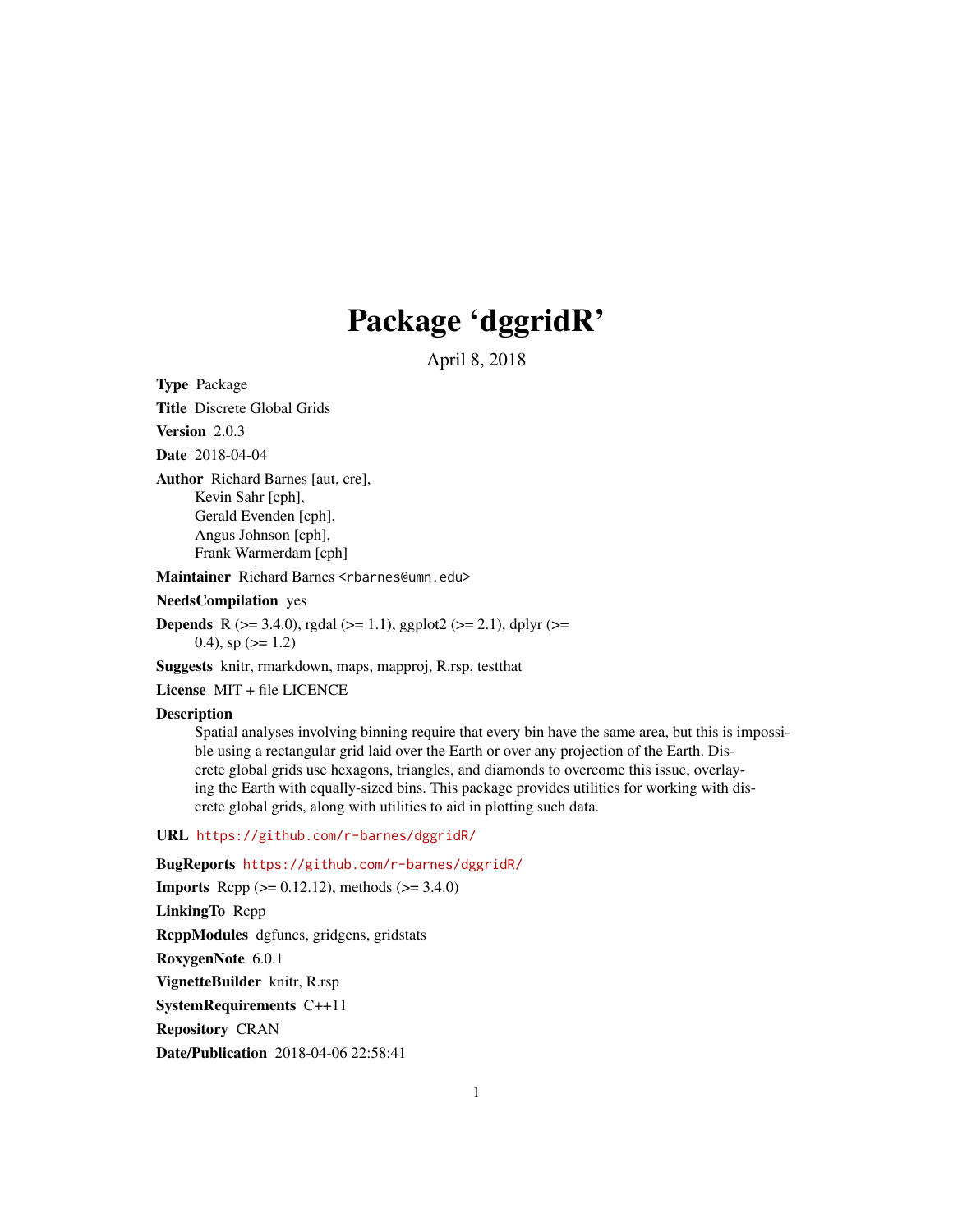# R topics documented:

|                                                                                                                  | 3              |
|------------------------------------------------------------------------------------------------------------------|----------------|
|                                                                                                                  | $\overline{4}$ |
|                                                                                                                  | 5              |
|                                                                                                                  | 6              |
|                                                                                                                  | 7              |
|                                                                                                                  | $\overline{7}$ |
|                                                                                                                  | 8              |
|                                                                                                                  | 9              |
|                                                                                                                  | 10             |
|                                                                                                                  | 10             |
|                                                                                                                  | 11             |
|                                                                                                                  | -12            |
|                                                                                                                  |                |
|                                                                                                                  |                |
|                                                                                                                  |                |
|                                                                                                                  |                |
|                                                                                                                  |                |
| $dgPROJTRI_to_SEQNUM \dots \dots \dots \dots \dots \dots \dots \dots \dots \dots \dots \dots \dots \dots$        |                |
|                                                                                                                  |                |
|                                                                                                                  |                |
|                                                                                                                  |                |
|                                                                                                                  |                |
|                                                                                                                  |                |
|                                                                                                                  | 21             |
|                                                                                                                  | 21             |
|                                                                                                                  | 22             |
|                                                                                                                  |                |
|                                                                                                                  |                |
|                                                                                                                  | 24             |
|                                                                                                                  | 25             |
|                                                                                                                  | 26             |
|                                                                                                                  | 26             |
|                                                                                                                  |                |
|                                                                                                                  |                |
| $dg$ SEQNUM_to_PLANE $\dots \dots \dots \dots \dots \dots \dots \dots \dots \dots \dots \dots \dots \dots \dots$ |                |
|                                                                                                                  |                |
|                                                                                                                  | 30             |
|                                                                                                                  | 31             |
| $dg$ SEQNUM_to_SEQNUM $\ldots \ldots \ldots \ldots \ldots \ldots \ldots \ldots$                                  | 32             |
|                                                                                                                  | 32             |
|                                                                                                                  | 33             |
|                                                                                                                  | 34             |
|                                                                                                                  | 35             |
|                                                                                                                  | 36             |
|                                                                                                                  | 37             |
|                                                                                                                  | 37             |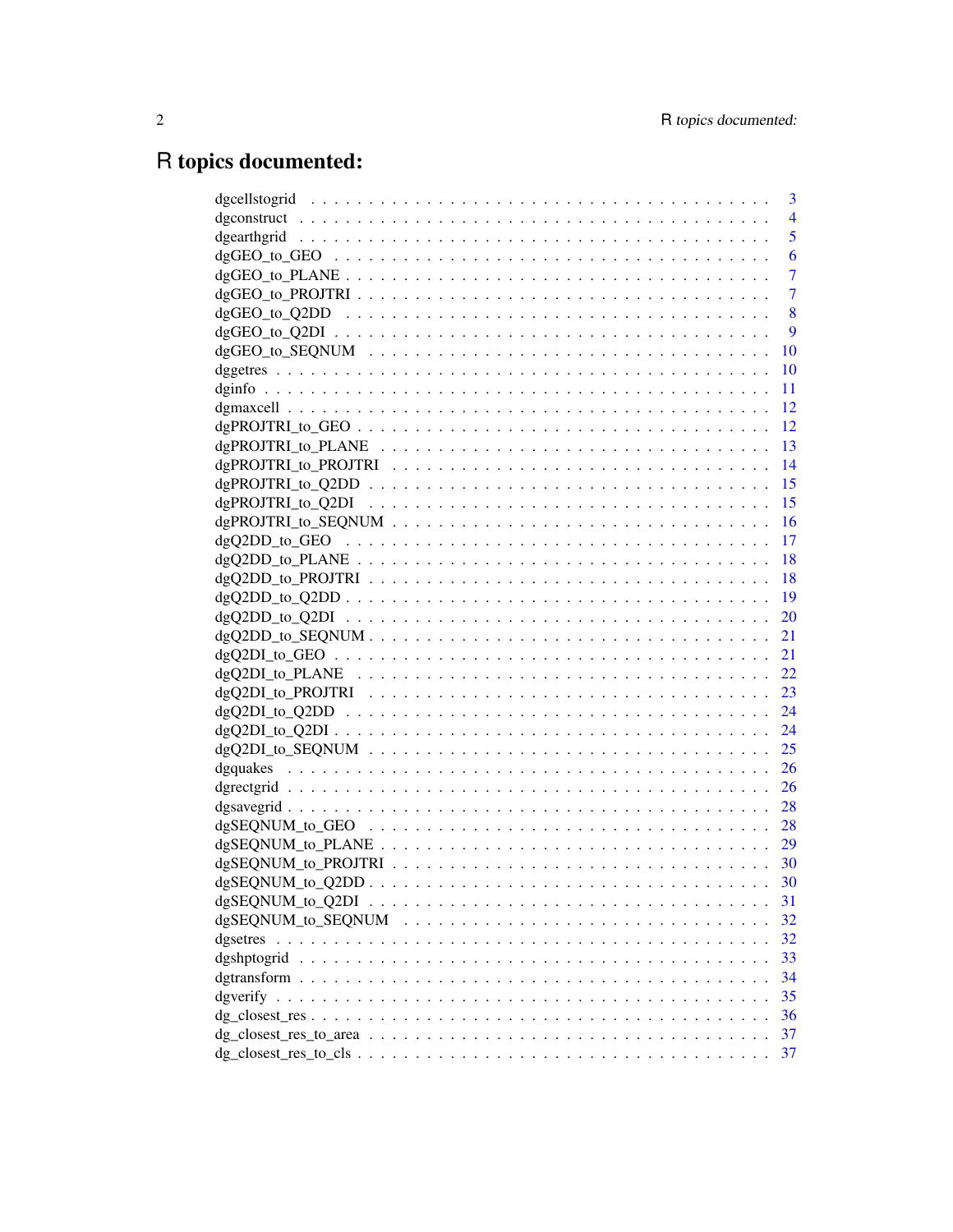# <span id="page-2-0"></span>dgcellstogrid 3

dgcellstogrid *Return boundary coordinates for specified cells*

# Description

Returns the coordinates constituting the boundary of a specified set of cells. Duplicates are eliminated to reduce processing and storage requirements.

#### Usage

```
dgcellstogrid(dggs, cells, frame = TRUE, wrapcells = TRUE, savegrid = NA)
```
# Arguments

| dggs      | A dggs object from dgconstruct()                                                                                                                                                                                                                                                                                                    |
|-----------|-------------------------------------------------------------------------------------------------------------------------------------------------------------------------------------------------------------------------------------------------------------------------------------------------------------------------------------|
| cells     | The cells to get the boundaries of                                                                                                                                                                                                                                                                                                  |
| frame     | If TRUE, return a data frame suitable for ggplot plotting. If FALSE, return an<br>OGR poly object                                                                                                                                                                                                                                   |
| wrapcells | Cells which cross -180/180 degrees can present difficulties for plotting. Set-<br>ting this TRUE will result in cells with components in both hemispheres to be<br>mapped entirely to positive degrees (the Eastern hemisphere). As a result, such<br>cells will have components in the range [180,360). Only used when frame=TRUE. |
| savegrid  | If savegrid is set to a file path, then a shapefile containing the grid is written to<br>that path and the filename is returned. No other manipulations are done. Default:<br>NA (do not save grid, return it)                                                                                                                      |

#### Value

Returns a data frame or OGR poly object, as specified by frame. If ! is.na(savegrid), returns a filename.

```
## Not run:
library(dggridR)
data(dgquakes)
```

```
#Construct a grid with cells about ~1000 miles wide
dggs <- dgconstruct(spacing=1000,metric=FALSE)
dgquakes$cell <- dgtransform(dggs,dgquakes$lat,dgquakes$lon)
```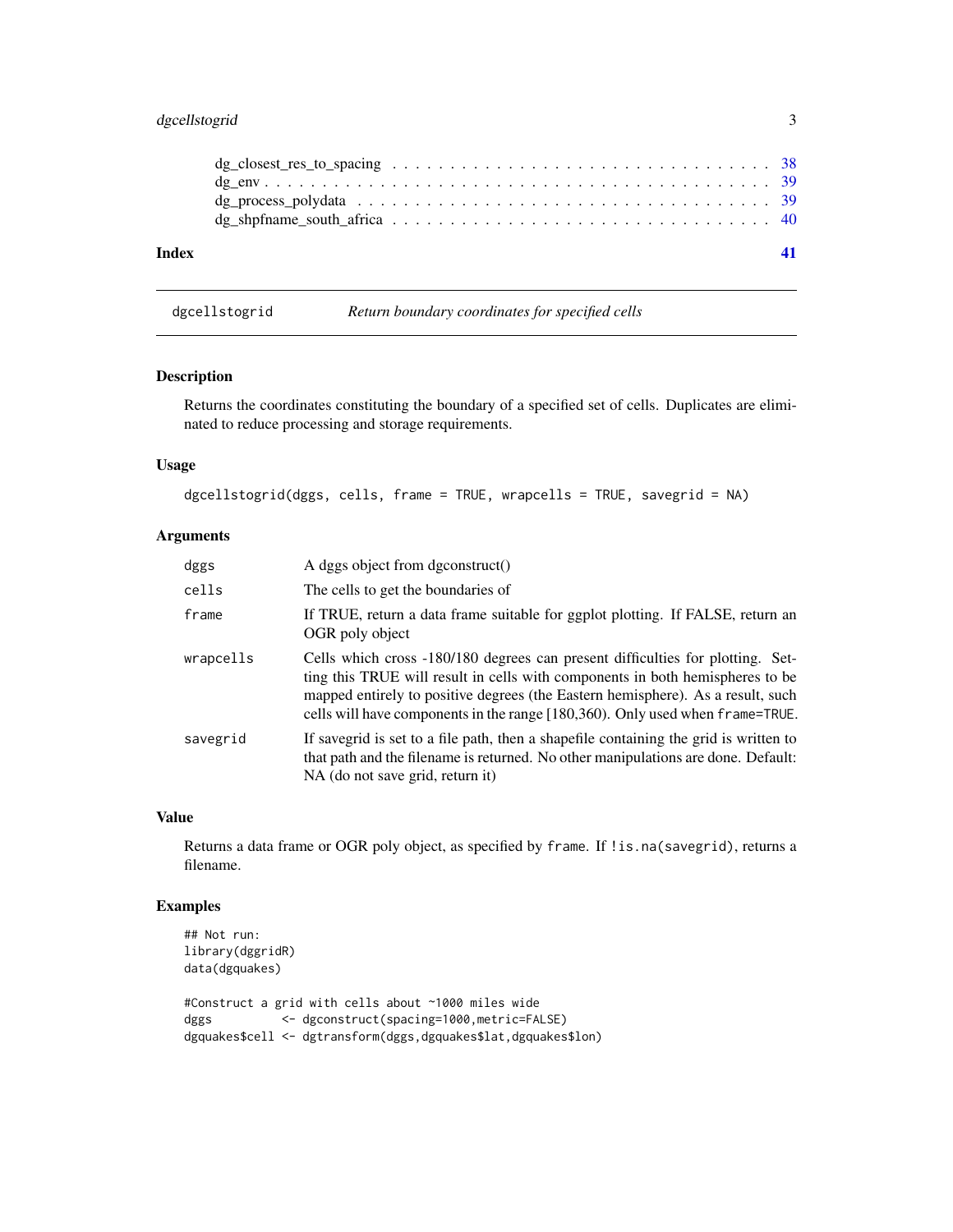<span id="page-3-0"></span>4 dgconstruct

```
#Get grid cells for the earthquakes identified
grid <- dgcellstogrid(dggs, dgquakes$cell, frame=TRUE)
## End(Not run)
```
dgconstruct *Construct a discrete global grid system (dggs) object*

# Description

Construct a discrete global grid system (dggs) object

# Usage

```
dgconstruct(projection = "ISEA", aperture = 3, topology = "HEXAGON",
  res = NA, precision = 7, area = NA, spacing = NA, cls = NA,
 resround = "nearest", metric = TRUE, show_info = TRUE,
  azimuth_deg = 0, pole_lat_deg = 58.28252559, pole_lon_deg = 11.25)
```
# Arguments

| Type of grid to use. Options are: ISEA and FULLER. Default: ISEA3H                                                                                                                                                                                                                                                                                                                            |
|-----------------------------------------------------------------------------------------------------------------------------------------------------------------------------------------------------------------------------------------------------------------------------------------------------------------------------------------------------------------------------------------------|
| How finely subsequent resolution levels divide the grid. Options are: 3, 4. Not<br>all options work with all projections and topologies. Default: 3                                                                                                                                                                                                                                           |
| Shape of cell. Options are: HEXAGON, DIAMOND, TRIANGLE. Default:<br><b>HEXAGON</b>                                                                                                                                                                                                                                                                                                            |
| Resolution. Must be in the range [0,30]. Larger values represent finer reso-<br>lutions. Appropriate resolutions can be found with dg_closest_res_to_area(),<br>dg_closest_res_to_spacing(), and dg_closest_res_to_cls(). Default is 9, which<br>corresponds to a cell area of $\sim$ 2600 sq km and a cell spacing of $\sim$ 50 km. Only<br>one of res, area, length, or cls should be used. |
| Round output to this number of decimal places. Must be in the range [0,30].<br>Default: 7.                                                                                                                                                                                                                                                                                                    |
| The desired area of the grid's cells. Only one of res, area, length, or cls should<br>be used.                                                                                                                                                                                                                                                                                                |
| The desired spacing between the center of adjacent cells. Only one of res, area,<br>length, or cls should be used.                                                                                                                                                                                                                                                                            |
| The desired CLS of the cells. Only one of res, area, length, or cls should be<br>used.                                                                                                                                                                                                                                                                                                        |
| What direction to search in. Must be nearest, up, or down.                                                                                                                                                                                                                                                                                                                                    |
| Whether input and output should be in metric (TRUE) or imperial (FALSE)                                                                                                                                                                                                                                                                                                                       |
| Print the area, spacing, and CLS of the chosen resolution.                                                                                                                                                                                                                                                                                                                                    |
| Rotation in degrees of grid about its pole, value in [0,360]. Default=0.                                                                                                                                                                                                                                                                                                                      |
| Latitude in degrees of the pole, value in [-90,90]. Default=58.28252559.                                                                                                                                                                                                                                                                                                                      |
| Longitude in degrees of the pole, value in [-180,180]. Default=11.25.                                                                                                                                                                                                                                                                                                                         |
|                                                                                                                                                                                                                                                                                                                                                                                               |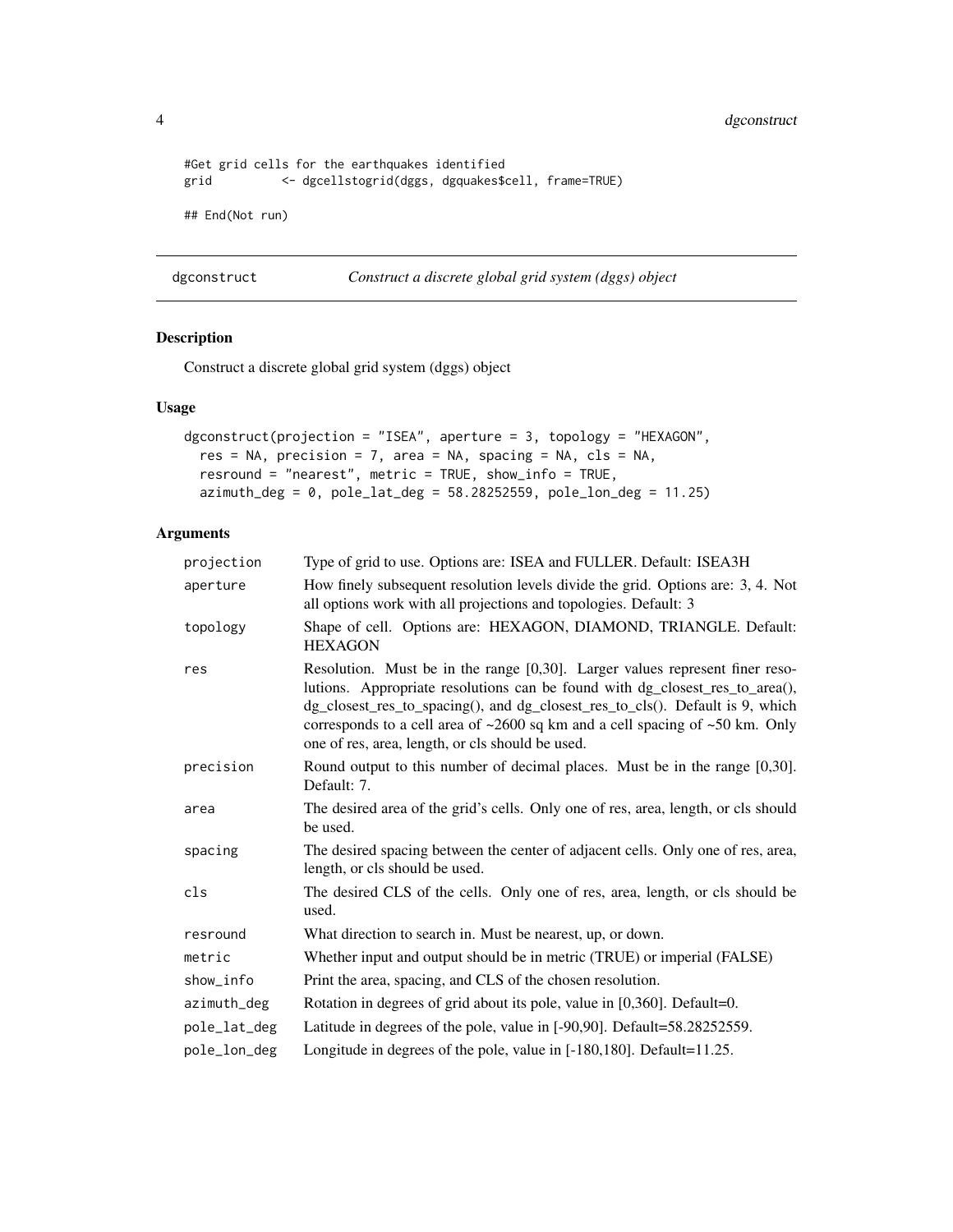# <span id="page-4-0"></span>dgearthgrid 5

# Value

Returns a dggs object which can be passed to other dggridR functions

#### Examples

```
## Not run:
library(dggridR)
dggs <- dgconstruct(res=20)
dggs <- dgconstruct(area=5,metric=FALSE)
## End(Not run)
```

| dgearthgrid | Return the coordinates constituting the boundary of cells for the entire |
|-------------|--------------------------------------------------------------------------|
|             | Earth                                                                    |

# Description

Note: If you have a high-resolution grid this may take a loooooong time to execute.

# Usage

```
dgearthgrid(dggs, frame = TRUE, wrapcells = TRUE, savegrid = NA)
```
#### Arguments

| dggs      | A dggs object from dgconstruct()                                                                                                                                                                                                                                                                                                    |
|-----------|-------------------------------------------------------------------------------------------------------------------------------------------------------------------------------------------------------------------------------------------------------------------------------------------------------------------------------------|
| frame     | If TRUE, return a data frame suitable for ggplot plotting. If FALSE, return an<br>OGR poly object                                                                                                                                                                                                                                   |
| wrapcells | Cells which cross -180/180 degrees can present difficulties for plotting. Set-<br>ting this TRUE will result in cells with components in both hemispheres to be<br>mapped entirely to positive degrees (the Eastern hemisphere). As a result, such<br>cells will have components in the range [180,360). Only used when frame=TRUE. |
| savegrid  | If savegrid is set to a file path, then a shapefile containing the grid is written to<br>that path and the filename is returned. No other manipulations are done. Default:<br>NA (do not save grid, return it)                                                                                                                      |

# Value

Returns a data frame or OGR poly object, as specified by frame. If ! is.na(savegrid), returns a filename.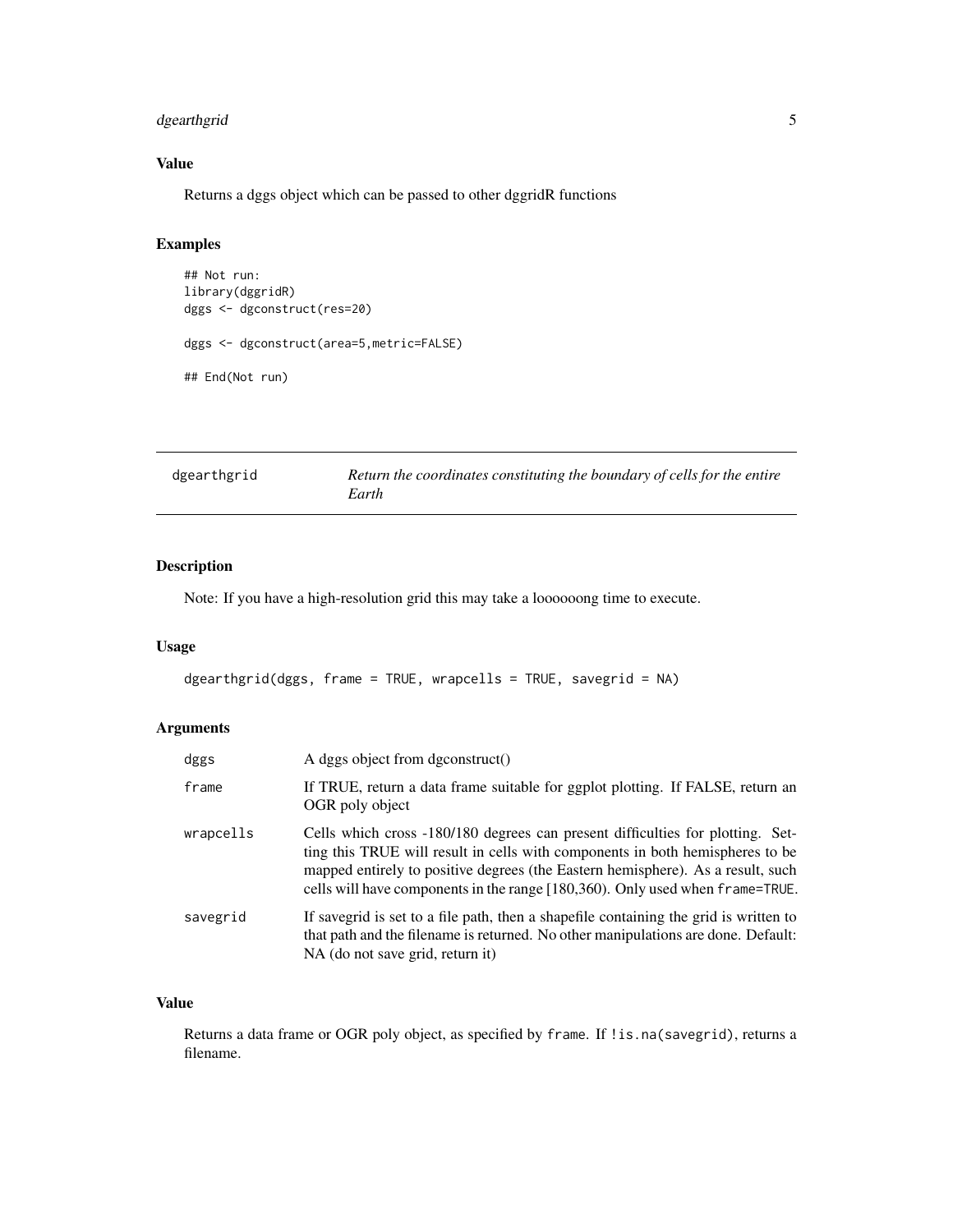#### Examples

```
## Not run:
library(dggridR)
dggs <- dgconstruct(res=20)
res <- dg_closest_res_to_spacing(dggs,spacing=1000,round='down',metric=FALSE)
dggs <- dgsetres(dggs,res)
gridfilename <- dgearthgrid(dggs,savegrid="temp.shp") #Save directly to a file
## End(Not run)
```
dgGEO\_to\_GEO *Convert from GEO to GEO*

# Description

Uses a discrete global grid system to convert between GEO and GEO (see vignette for details)

#### Usage

```
dgGEO_to_GEO(dggs, in_lon_deg, in_lat_deg)
```
#### Arguments

| dggs       | A dggs object from dgconstruct() |
|------------|----------------------------------|
| in_lon_deg | Vector of longitude, in degrees  |
| in_lat_deg | Vector of latitude, in degrees   |

#### Value

Returns a dggs object which can be passed to other dggridR functions

```
## Not run:
library(dggridR)
dggs <- dgconstruct(res=20)
dgGEO_to_GEO(dggs, in_lon_deg, in_lat_deg)
## End(Not run)
```
<span id="page-5-0"></span>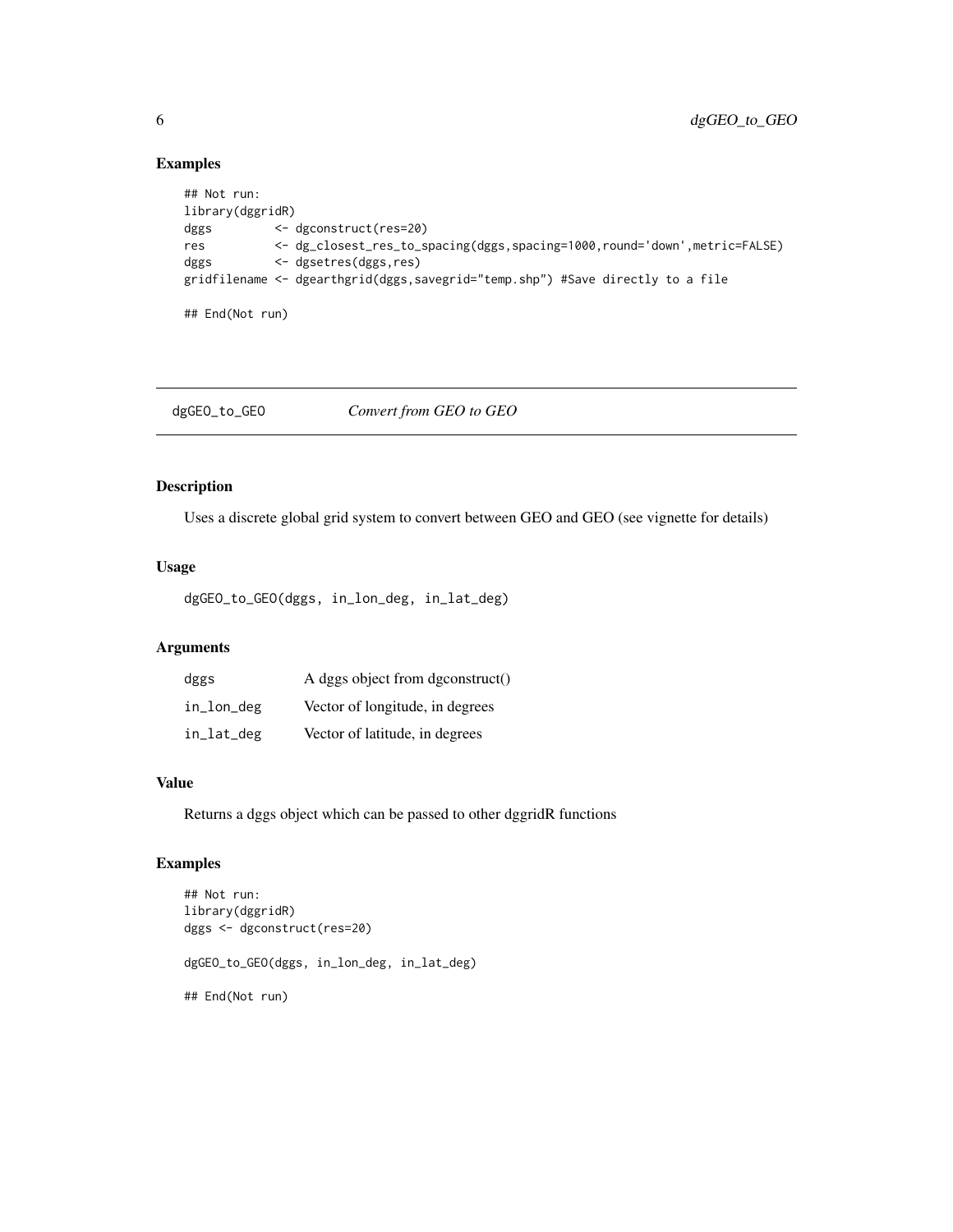<span id="page-6-0"></span>dgGEO\_to\_PLANE *Convert from GEO to PLANE*

#### Description

Uses a discrete global grid system to convert between GEO and PLANE (see vignette for details)

#### Usage

dgGEO\_to\_PLANE(dggs, in\_lon\_deg, in\_lat\_deg)

#### Arguments

| dggs       | A dggs object from dgconstruct() |
|------------|----------------------------------|
| in_lon_deg | Vector of longitude, in degrees  |
| in_lat_deg | Vector of latitude, in degrees   |

#### Value

Returns a dggs object which can be passed to other dggridR functions

#### Examples

```
## Not run:
library(dggridR)
dggs <- dgconstruct(res=20)
dgGEO_to_PLANE(dggs, in_lon_deg, in_lat_deg)
## End(Not run)
```
dgGEO\_to\_PROJTRI *Convert from GEO to PROJTRI*

#### Description

Uses a discrete global grid system to convert between GEO and PROJTRI (see vignette for details)

```
dgGEO_to_PROJTRI(dggs, in_lon_deg, in_lat_deg)
```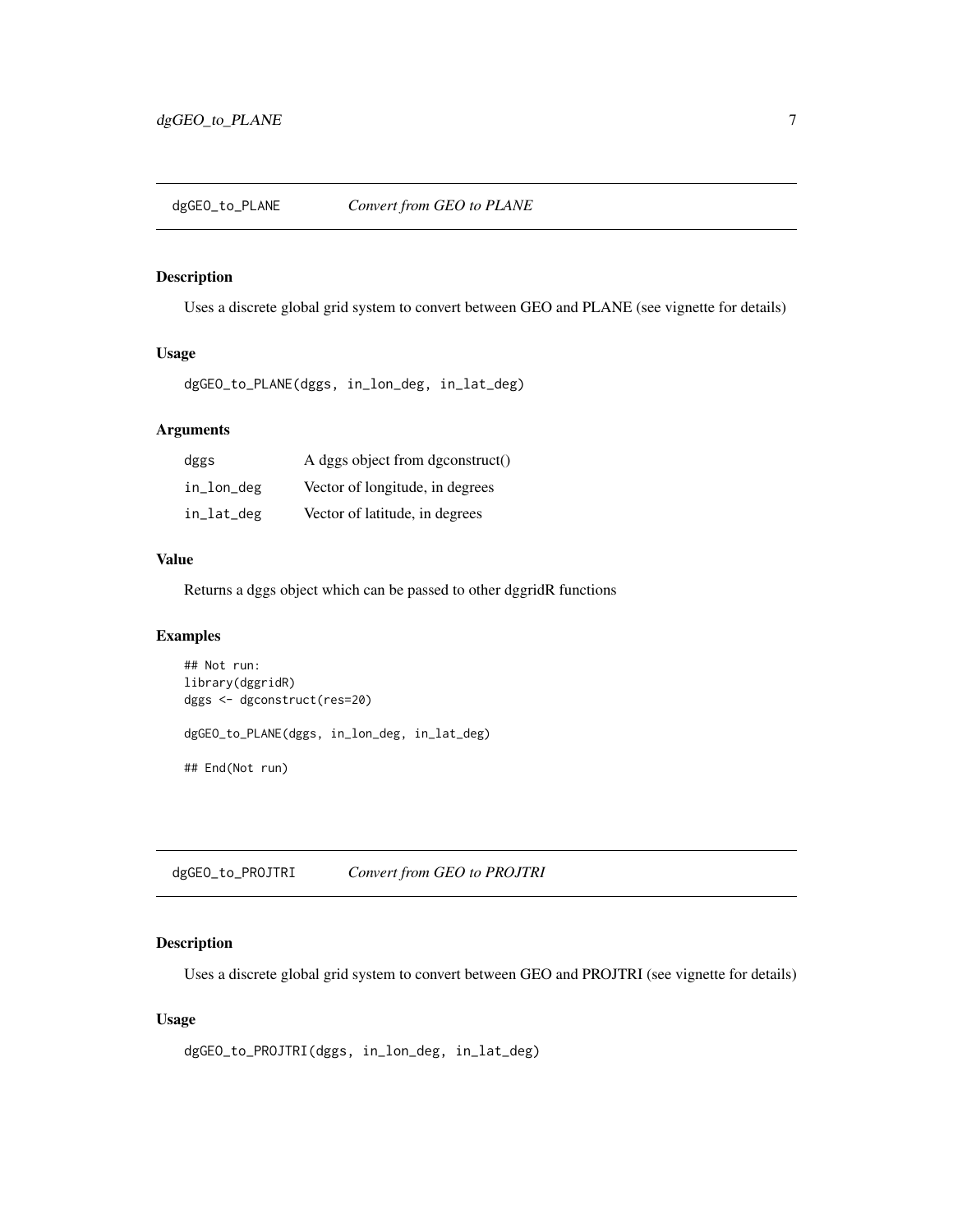<span id="page-7-0"></span>

| dggs       | A dggs object from dgconstruct() |
|------------|----------------------------------|
| in_lon_deg | Vector of longitude, in degrees  |
| in_lat_deg | Vector of latitude, in degrees   |

# Value

Returns a dggs object which can be passed to other dggridR functions

# Examples

```
## Not run:
library(dggridR)
dggs <- dgconstruct(res=20)
dgGEO_to_PROJTRI(dggs, in_lon_deg, in_lat_deg)
## End(Not run)
```
dgGEO\_to\_Q2DD *Convert from GEO to Q2DD*

# Description

Uses a discrete global grid system to convert between GEO and Q2DD (see vignette for details)

## Usage

```
dgGEO_to_Q2DD(dggs, in_lon_deg, in_lat_deg)
```
# Arguments

| dggs       | A dggs object from dgconstruct() |
|------------|----------------------------------|
| in_lon_deg | Vector of longitude, in degrees  |
| in_lat_deg | Vector of latitude, in degrees   |

# Value

Returns a dggs object which can be passed to other dggridR functions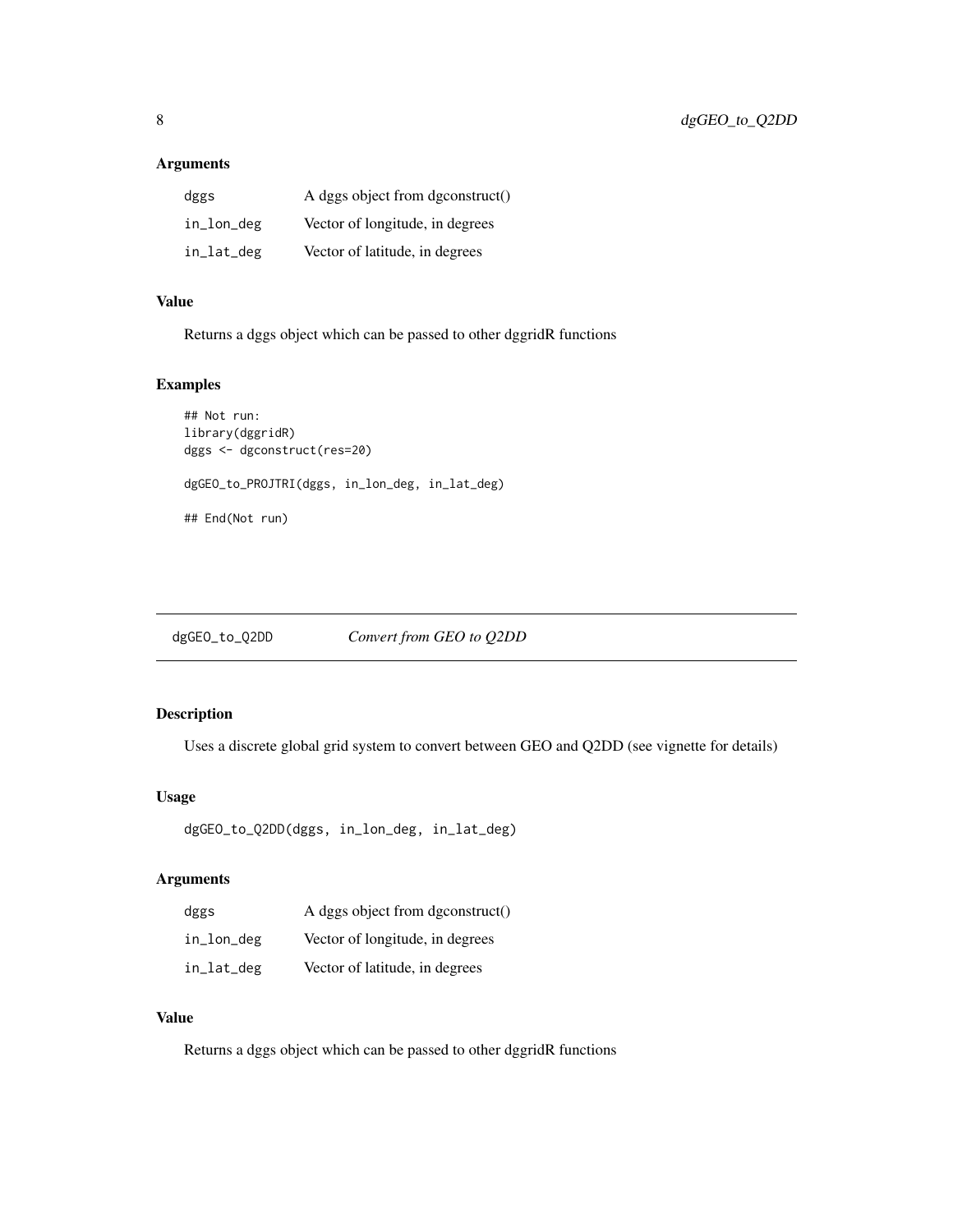# <span id="page-8-0"></span>dgGEO\_to\_Q2DI 9

#### Examples

```
## Not run:
library(dggridR)
dggs <- dgconstruct(res=20)
dgGEO_to_Q2DD(dggs, in_lon_deg, in_lat_deg)
## End(Not run)
```
dgGEO\_to\_Q2DI *Convert from GEO to Q2DI*

# Description

Uses a discrete global grid system to convert between GEO and Q2DI (see vignette for details)

# Usage

```
dgGEO_to_Q2DI(dggs, in_lon_deg, in_lat_deg)
```
# Arguments

| dggs       | A dggs object from dgconstruct() |
|------------|----------------------------------|
| in_lon_deg | Vector of longitude, in degrees  |
| in_lat_deg | Vector of latitude, in degrees   |

#### Value

Returns a dggs object which can be passed to other dggridR functions

```
## Not run:
library(dggridR)
dggs <- dgconstruct(res=20)
dgGEO_to_Q2DI(dggs, in_lon_deg, in_lat_deg)
## End(Not run)
```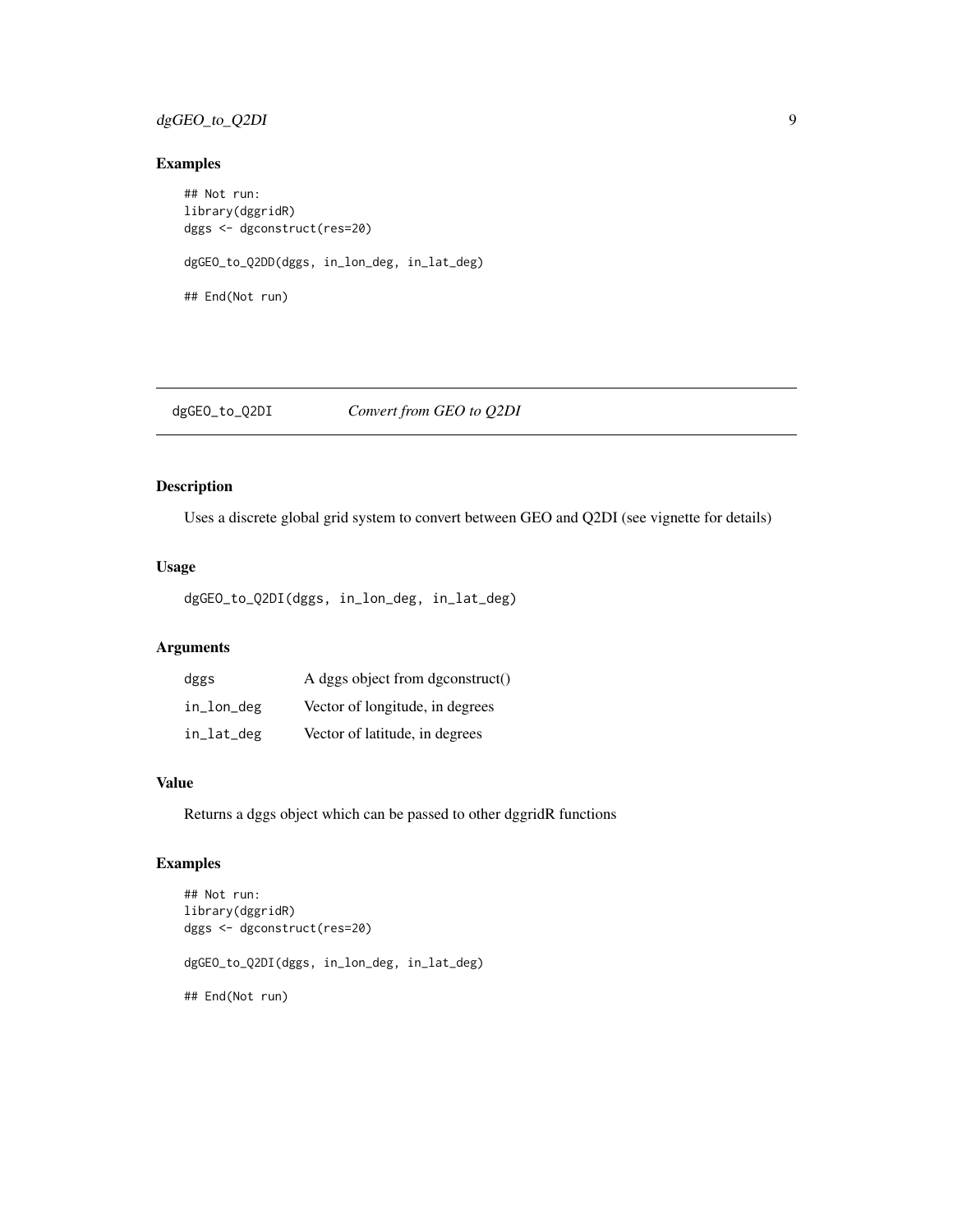<span id="page-9-0"></span>

#### Description

Uses a discrete global grid system to convert between GEO and SEQNUM (see vignette for details)

#### Usage

dgGEO\_to\_SEQNUM(dggs, in\_lon\_deg, in\_lat\_deg)

# Arguments

| dggs       | A dggs object from dgconstruct() |
|------------|----------------------------------|
| in_lon_deg | Vector of longitude, in degrees  |
| in_lat_deg | Vector of latitude, in degrees   |

#### Value

Returns a dggs object which can be passed to other dggridR functions

# Examples

```
## Not run:
library(dggridR)
dggs <- dgconstruct(res=20)
dgGEO_to_SEQNUM(dggs, in_lon_deg, in_lat_deg)
## End(Not run)
```
dggetres *Get table of grid resolution information*

# Description

Gets a grid's resolution and cell property info as a data frame.

## Usage

```
dggetres(dggs)
```
#### Arguments

dggs A dggs object from dgconstruct()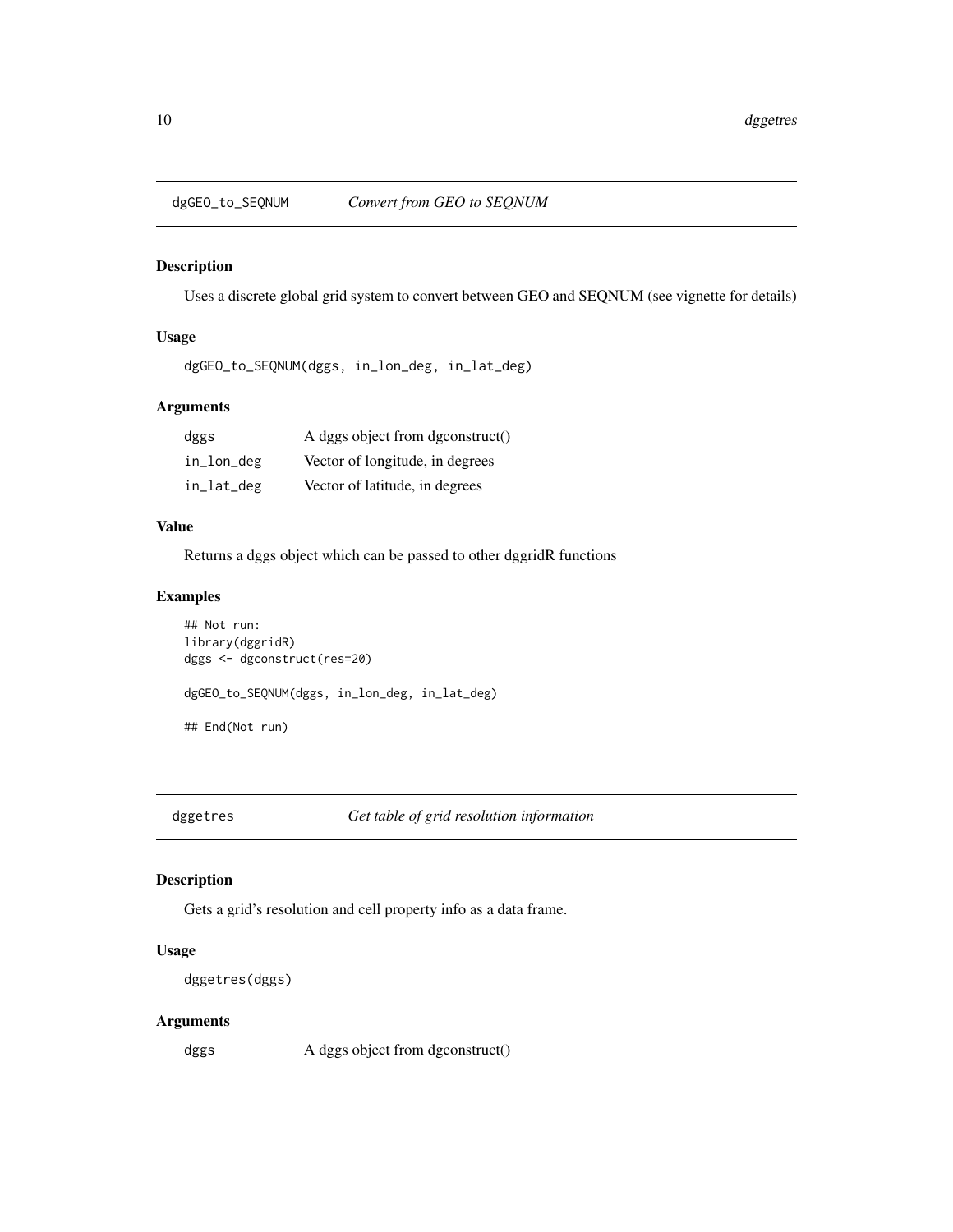#### <span id="page-10-0"></span>dginfo and 11 and 12 and 2012 12 and 2012 12 and 2012 12 and 2012 12 and 2012 12 and 2012 12 and 201

#### Value

A data frame containing the resolution levels, number of cells, area of those cells, intercell spacing, and characteristic length scale of the cells. All values are in kilometres.

#### Examples

```
## Not run:
library(dggridR)
dggs <- dgconstruct(res=20)
dggetres(dggs)
```
## End(Not run)

dginfo *Print a buncha info about a dggs object to the screen*

# Description

dggs objects have many settings. This returns all of them, along with info about the grid being specified.

#### Usage

dginfo(dggs)

#### Arguments

dggs A dggs object from dgconstruct()

#### Value

No return. All info is printed to the screen.

#### Examples

```
## Not run:
library(dggridR)
dggs <- dgconstruct(res=20)
dginfo(dggs)
```
## End(Not run)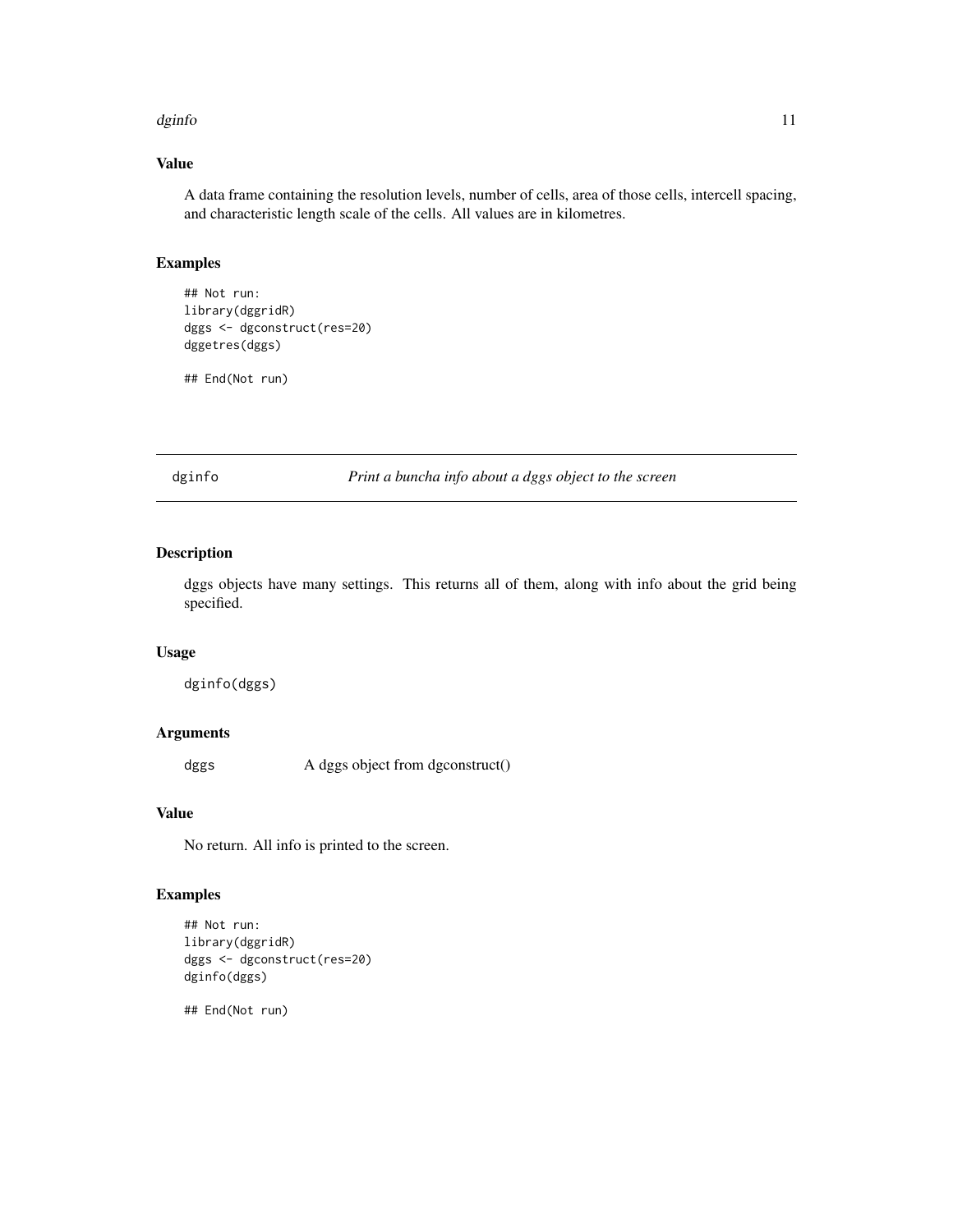<span id="page-11-0"></span>

#### Description

Cells are labeled 1-N. This function returns N. This is useful if you want to choose cells from the dggs randomly.

#### Usage

dgmaxcell(dggs, res = NA)

#### Arguments

| dggs | A dggs object from dgconstruct()                                                 |
|------|----------------------------------------------------------------------------------|
| res  | If NA, use the resolution specified by the dggs. Otherwise, override the resolu- |
|      | tion.                                                                            |

#### Value

The maximum cell id.

#### Examples

```
## Not run:
#Choose a set of cells randomly distributed over the Earth
library(dggridR)
dggs <- dgconstruct(spacing=1000, metric=FALSE, resround='down')
N <- 100 \le 100
maxcell <- dgmaxcell(dggs) #Get maximum cell id
cells <- sample(1:maxcell, N, replace=FALSE) #Choose random cells
grid <- dgcellstogrid(dggs,cells,frame=TRUE,wrapcells=TRUE) #Get grid
## End(Not run)
```
dgPROJTRI\_to\_GEO *Convert from PROJTRI to GEO*

# Description

Uses a discrete global grid system to convert between PROJTRI and GEO (see vignette for details)

```
dgPROJTRI_to_GEO(dggs, in_tnum, in_tx, in_ty)
```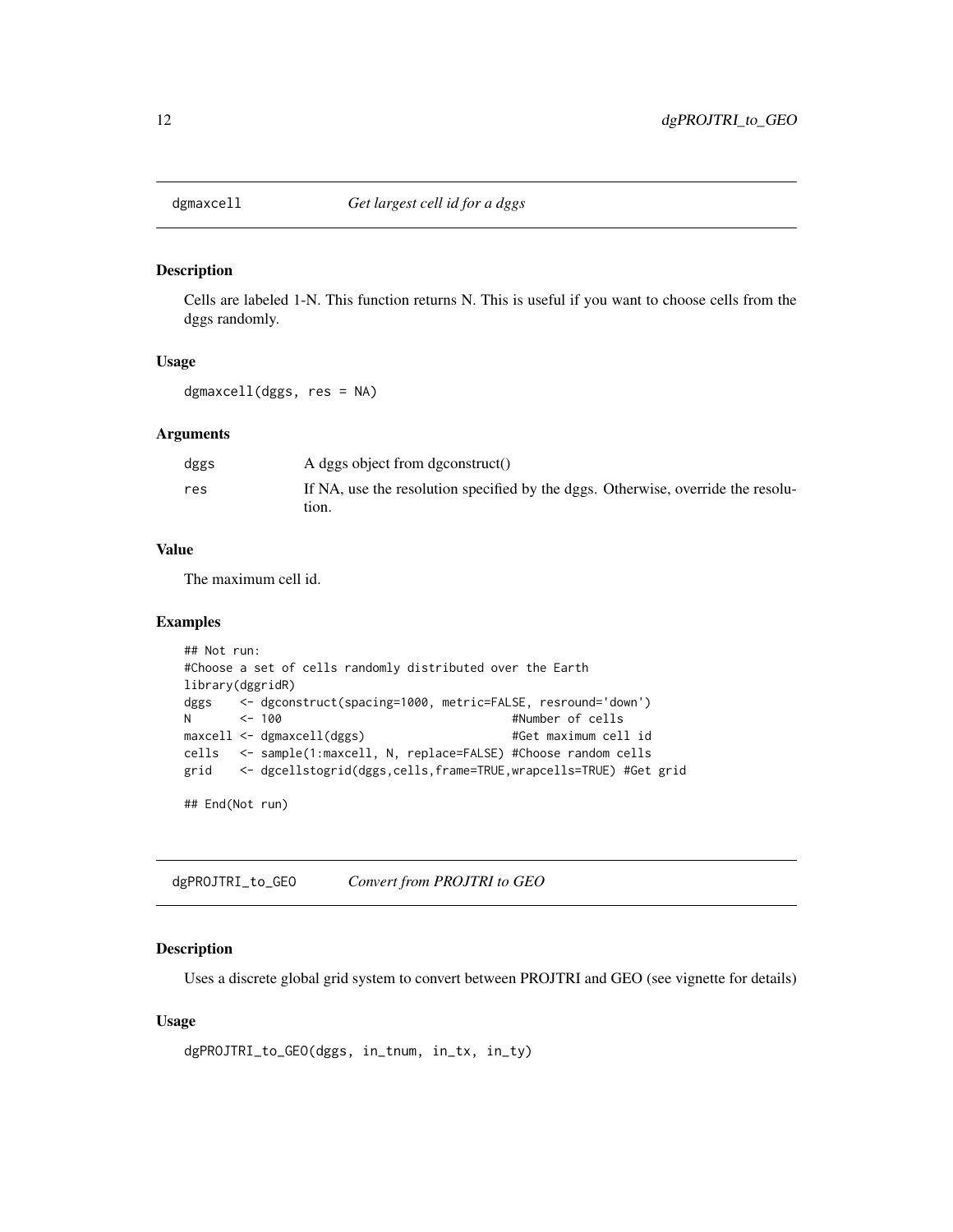<span id="page-12-0"></span>

| dggs       | A dggs object from dgconstruct() |
|------------|----------------------------------|
| $in\_tnum$ | Vector of triangle numbers       |
| $in\_tx$   | Vector of triangle x values      |
| in_ty      | Vector of triangle y values      |

#### Value

Returns a dggs object which can be passed to other dggridR functions

# Examples

```
## Not run:
library(dggridR)
dggs <- dgconstruct(res=20)
dgPROJTRI_to_GEO(dggs, in_tnum, in_tx, in_ty)
## End(Not run)
```
dgPROJTRI\_to\_PLANE *Convert from PROJTRI to PLANE*

#### Description

Uses a discrete global grid system to convert between PROJTRI and PLANE (see vignette for details)

#### Usage

```
dgPROJTRI_to_PLANE(dggs, in_tnum, in_tx, in_ty)
```
# Arguments

| dggs       | A dggs object from dgconstruct() |
|------------|----------------------------------|
| $in\_tnum$ | Vector of triangle numbers       |
| in tx      | Vector of triangle x values      |
| in_ty      | Vector of triangle y values      |

# Value

Returns a dggs object which can be passed to other dggridR functions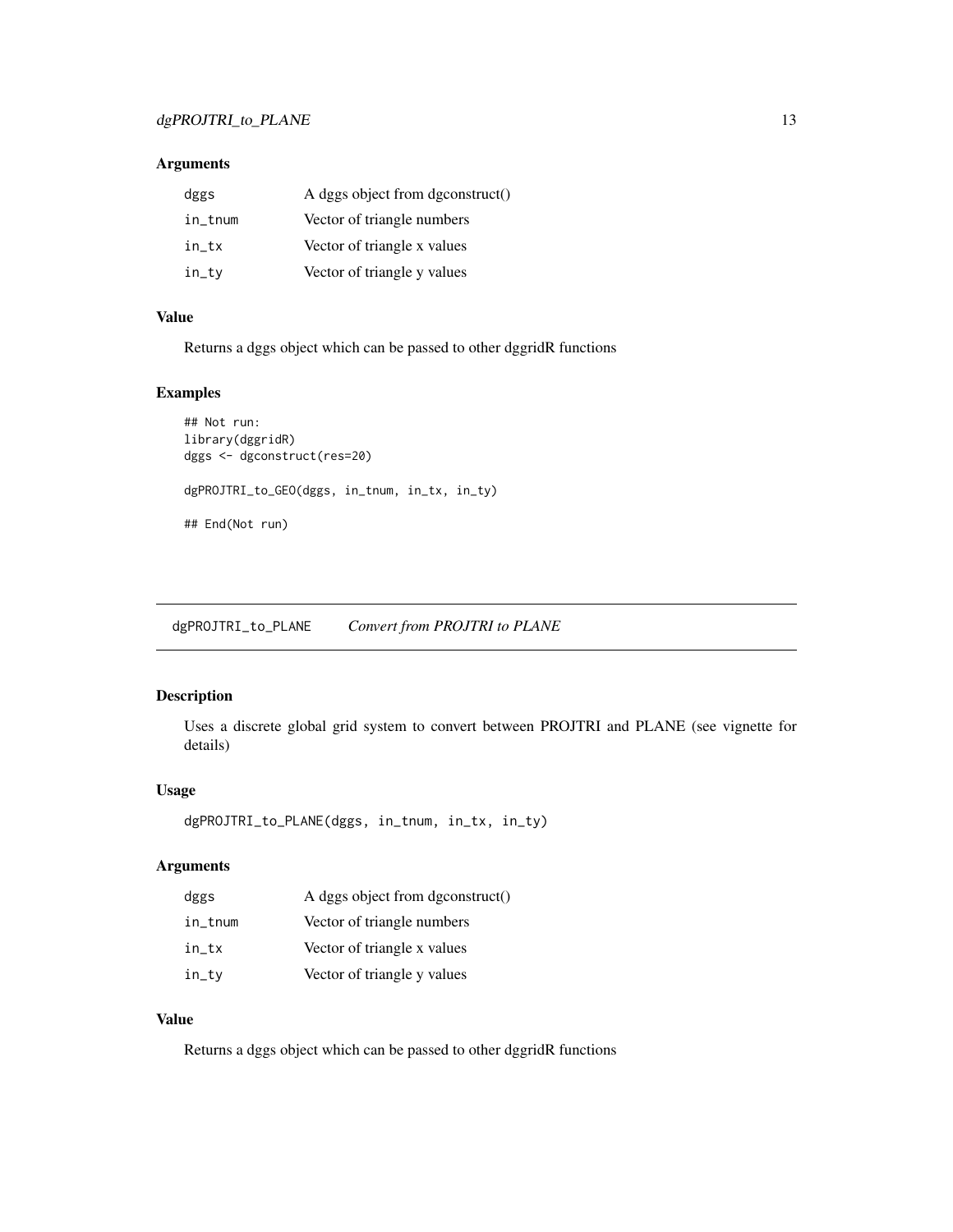#### Examples

```
## Not run:
library(dggridR)
dggs <- dgconstruct(res=20)
dgPROJTRI_to_PLANE(dggs, in_tnum, in_tx, in_ty)
## End(Not run)
```
dgPROJTRI\_to\_PROJTRI *Convert from PROJTRI to PROJTRI*

# Description

Uses a discrete global grid system to convert between PROJTRI and PROJTRI (see vignette for details)

# Usage

dgPROJTRI\_to\_PROJTRI(dggs, in\_tnum, in\_tx, in\_ty)

# Arguments

| dggs       | A dggs object from dgconstruct() |
|------------|----------------------------------|
| $in\_tnum$ | Vector of triangle numbers       |
| in_tx      | Vector of triangle x values      |
| in_ty      | Vector of triangle y values      |

## Value

Returns a dggs object which can be passed to other dggridR functions

```
## Not run:
library(dggridR)
dggs <- dgconstruct(res=20)
dgPROJTRI_to_PROJTRI(dggs, in_tnum, in_tx, in_ty)
## End(Not run)
```
<span id="page-13-0"></span>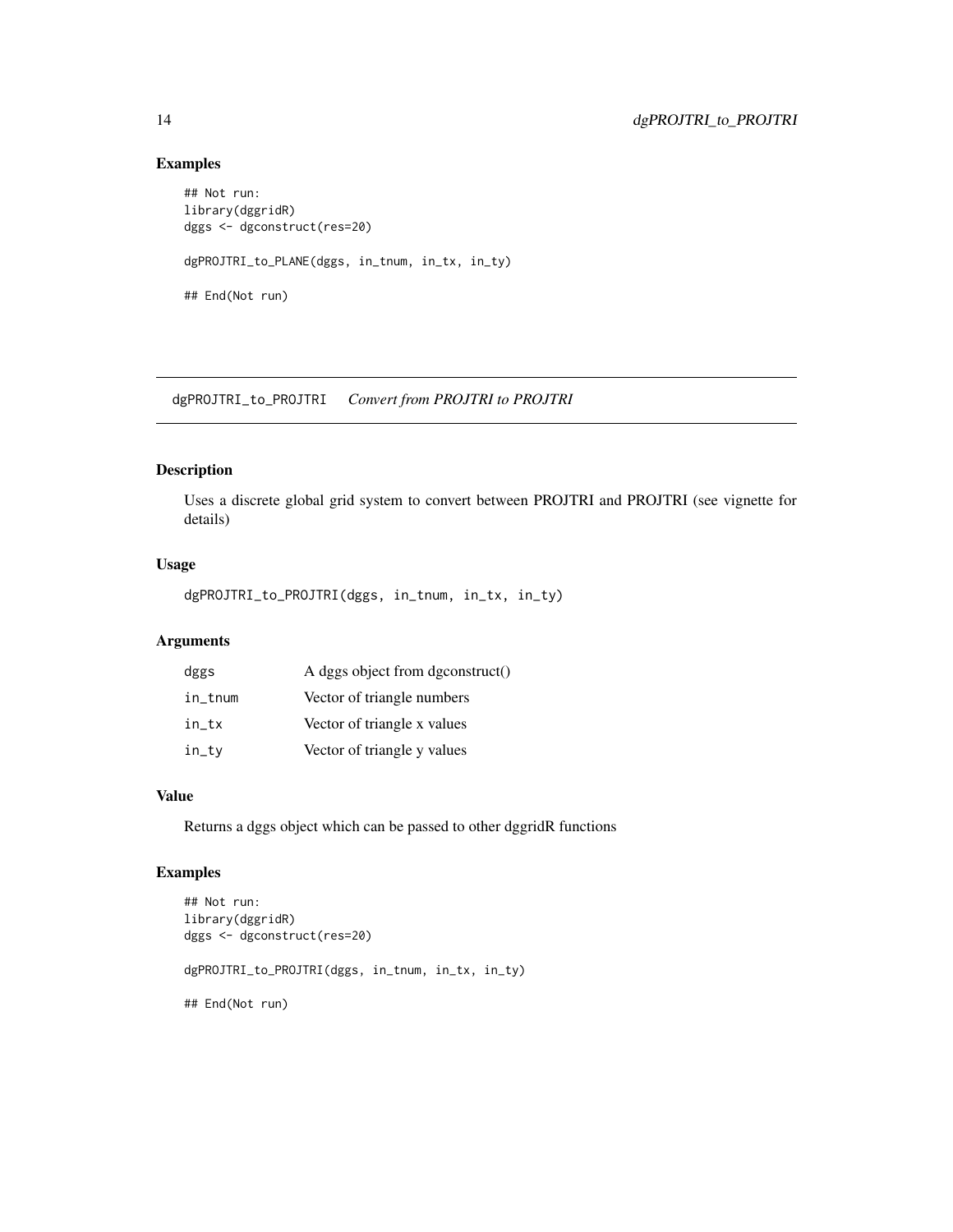# <span id="page-14-0"></span>Description

Uses a discrete global grid system to convert between PROJTRI and Q2DD (see vignette for details)

# Usage

dgPROJTRI\_to\_Q2DD(dggs, in\_tnum, in\_tx, in\_ty)

# Arguments

| dggs    | A dggs object from dgconstruct() |
|---------|----------------------------------|
| in_tnum | Vector of triangle numbers       |
| in tx   | Vector of triangle x values      |
| in_ty   | Vector of triangle y values      |

# Value

Returns a dggs object which can be passed to other dggridR functions

#### Examples

```
## Not run:
library(dggridR)
dggs <- dgconstruct(res=20)
dgPROJTRI_to_Q2DD(dggs, in_tnum, in_tx, in_ty)
## End(Not run)
```
dgPROJTRI\_to\_Q2DI *Convert from PROJTRI to Q2DI*

#### Description

Uses a discrete global grid system to convert between PROJTRI and Q2DI (see vignette for details)

```
dgPROJTRI_to_Q2DI(dggs, in_tnum, in_tx, in_ty)
```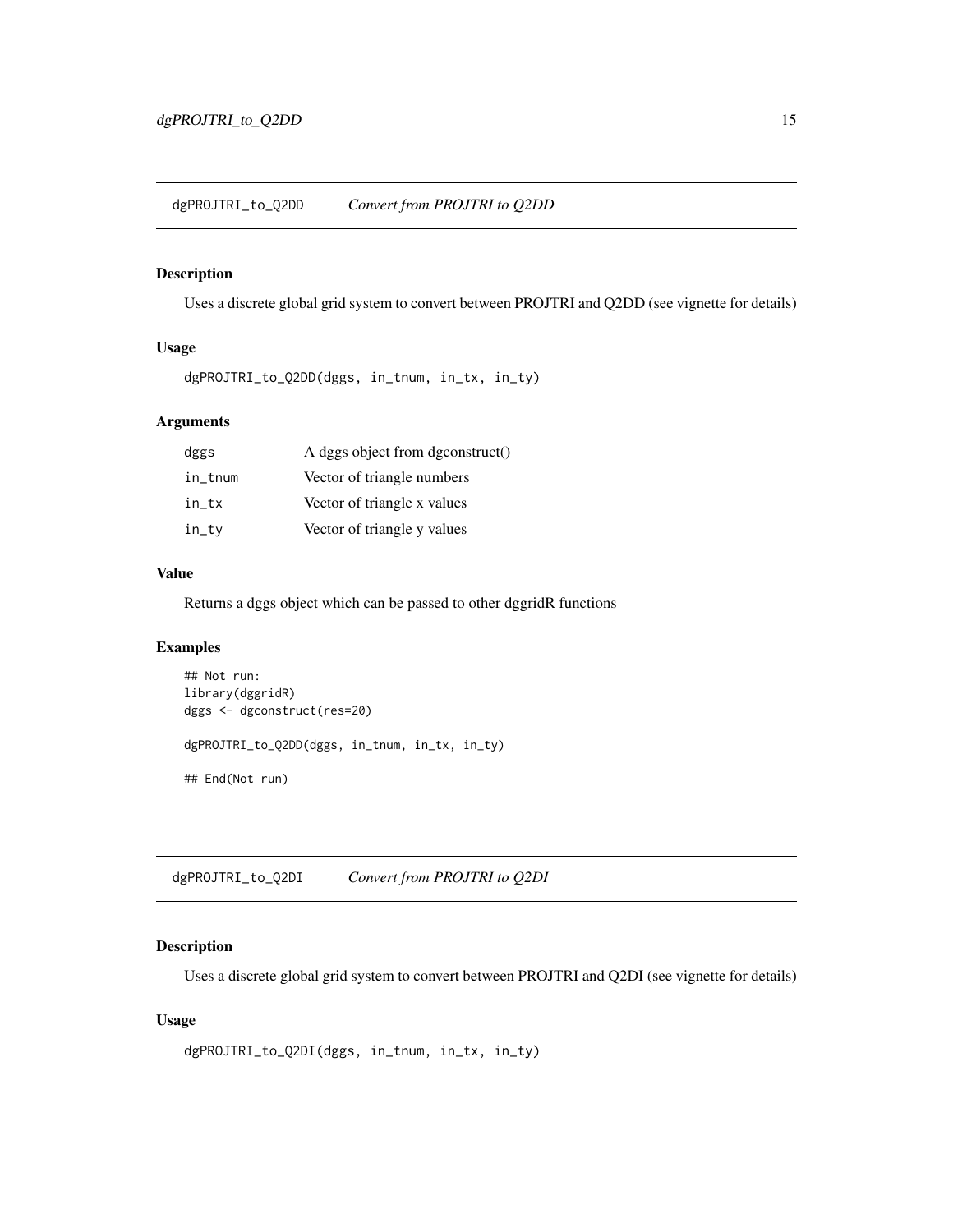<span id="page-15-0"></span>

| dggs       | A dggs object from dgconstruct() |
|------------|----------------------------------|
| $in\_tnum$ | Vector of triangle numbers       |
| in_tx      | Vector of triangle x values      |
| in_ty      | Vector of triangle y values      |

# Value

Returns a dggs object which can be passed to other dggridR functions

# Examples

```
## Not run:
library(dggridR)
dggs <- dgconstruct(res=20)
dgPROJTRI_to_Q2DI(dggs, in_tnum, in_tx, in_ty)
## End(Not run)
```
dgPROJTRI\_to\_SEQNUM *Convert from PROJTRI to SEQNUM*

# Description

Uses a discrete global grid system to convert between PROJTRI and SEQNUM (see vignette for details)

# Usage

```
dgPROJTRI_to_SEQNUM(dggs, in_tnum, in_tx, in_ty)
```
# Arguments

| dggs       | A dggs object from dgconstruct() |
|------------|----------------------------------|
| $in\_tnum$ | Vector of triangle numbers       |
| $in_t x$   | Vector of triangle x values      |
| in_ty      | Vector of triangle y values      |

# Value

Returns a dggs object which can be passed to other dggridR functions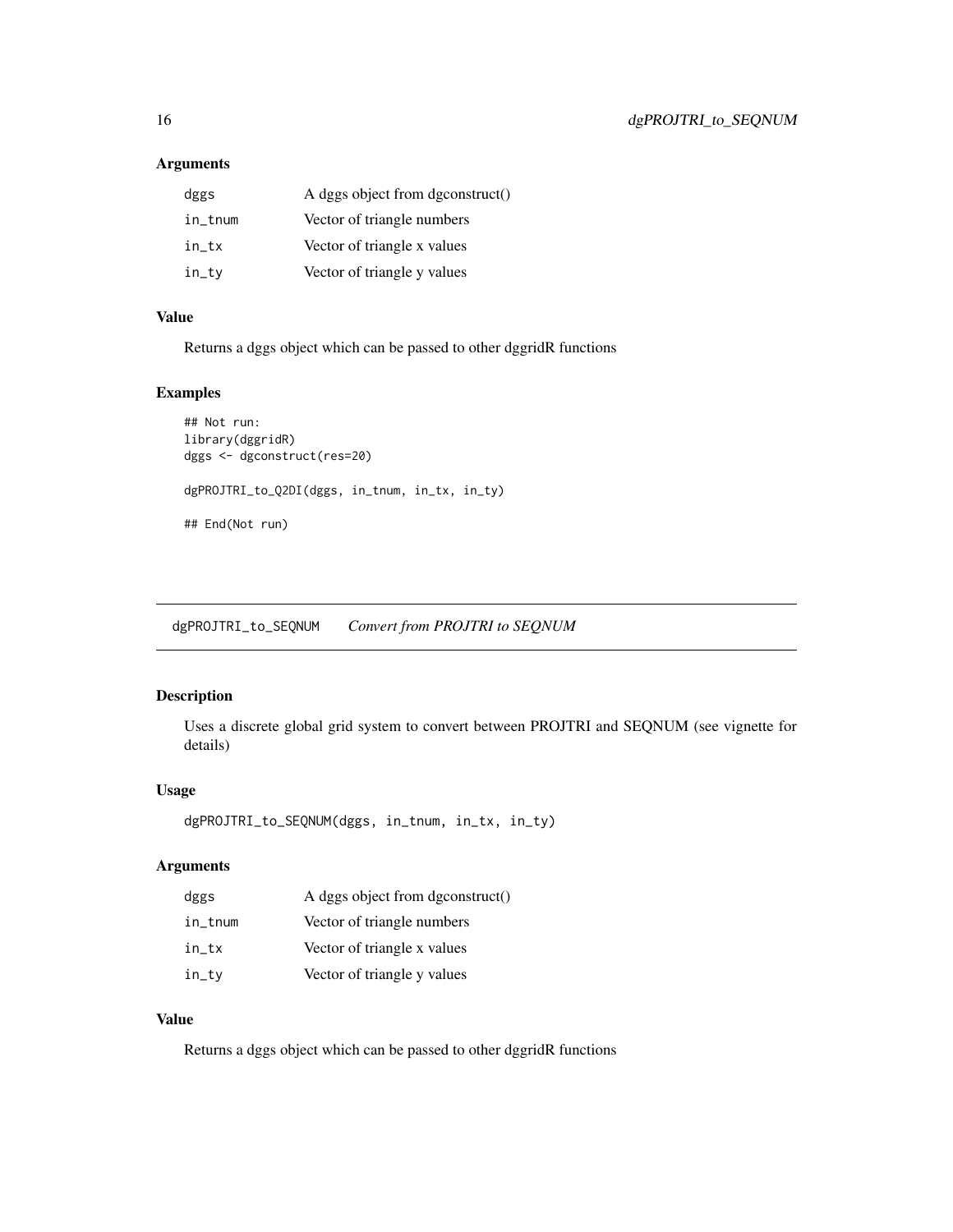# <span id="page-16-0"></span>dgQ2DD\_to\_GEO 17

#### Examples

```
## Not run:
library(dggridR)
dggs <- dgconstruct(res=20)
dgPROJTRI_to_SEQNUM(dggs, in_tnum, in_tx, in_ty)
## End(Not run)
```
dgQ2DD\_to\_GEO *Convert from Q2DD to GEO*

# Description

Uses a discrete global grid system to convert between Q2DD and GEO (see vignette for details)

# Usage

dgQ2DD\_to\_GEO(dggs, in\_quad, in\_qx, in\_qy)

# Arguments

| dggs    | A dggs object from dgconstruct() |
|---------|----------------------------------|
| in_quad | Vector of quad numbers           |
| in_qx   | Vector of quadrant x values      |
| in_qy   | Vector of quadrant y values      |

# Value

Returns a dggs object which can be passed to other dggridR functions

```
## Not run:
library(dggridR)
dggs <- dgconstruct(res=20)
dgQ2DD_to_GEO(dggs, in_quad, in_qx, in_qy)
## End(Not run)
```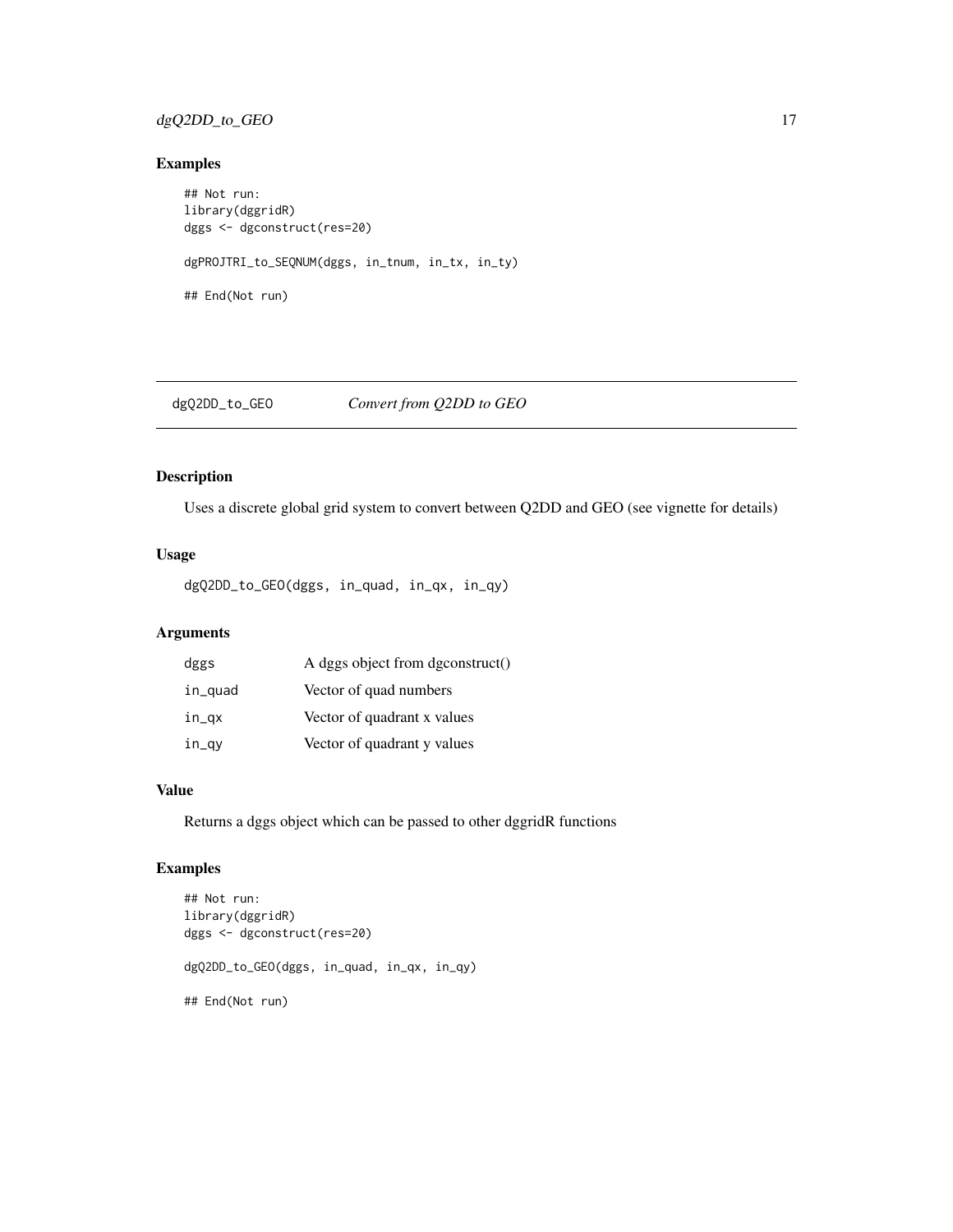<span id="page-17-0"></span>dgQ2DD\_to\_PLANE *Convert from Q2DD to PLANE*

# Description

Uses a discrete global grid system to convert between Q2DD and PLANE (see vignette for details)

# Usage

dgQ2DD\_to\_PLANE(dggs, in\_quad, in\_qx, in\_qy)

# Arguments

| dggs    | A dggs object from dgconstruct() |
|---------|----------------------------------|
| in_quad | Vector of quad numbers           |
| in_qx   | Vector of quadrant x values      |
| in_qy   | Vector of quadrant y values      |

# Value

Returns a dggs object which can be passed to other dggridR functions

# Examples

```
## Not run:
library(dggridR)
dggs <- dgconstruct(res=20)
dgQ2DD_to_PLANE(dggs, in_quad, in_qx, in_qy)
## End(Not run)
```
dgQ2DD\_to\_PROJTRI *Convert from Q2DD to PROJTRI*

#### Description

Uses a discrete global grid system to convert between Q2DD and PROJTRI (see vignette for details)

```
dgQ2DD_to_PROJTRI(dggs, in_quad, in_qx, in_qy)
```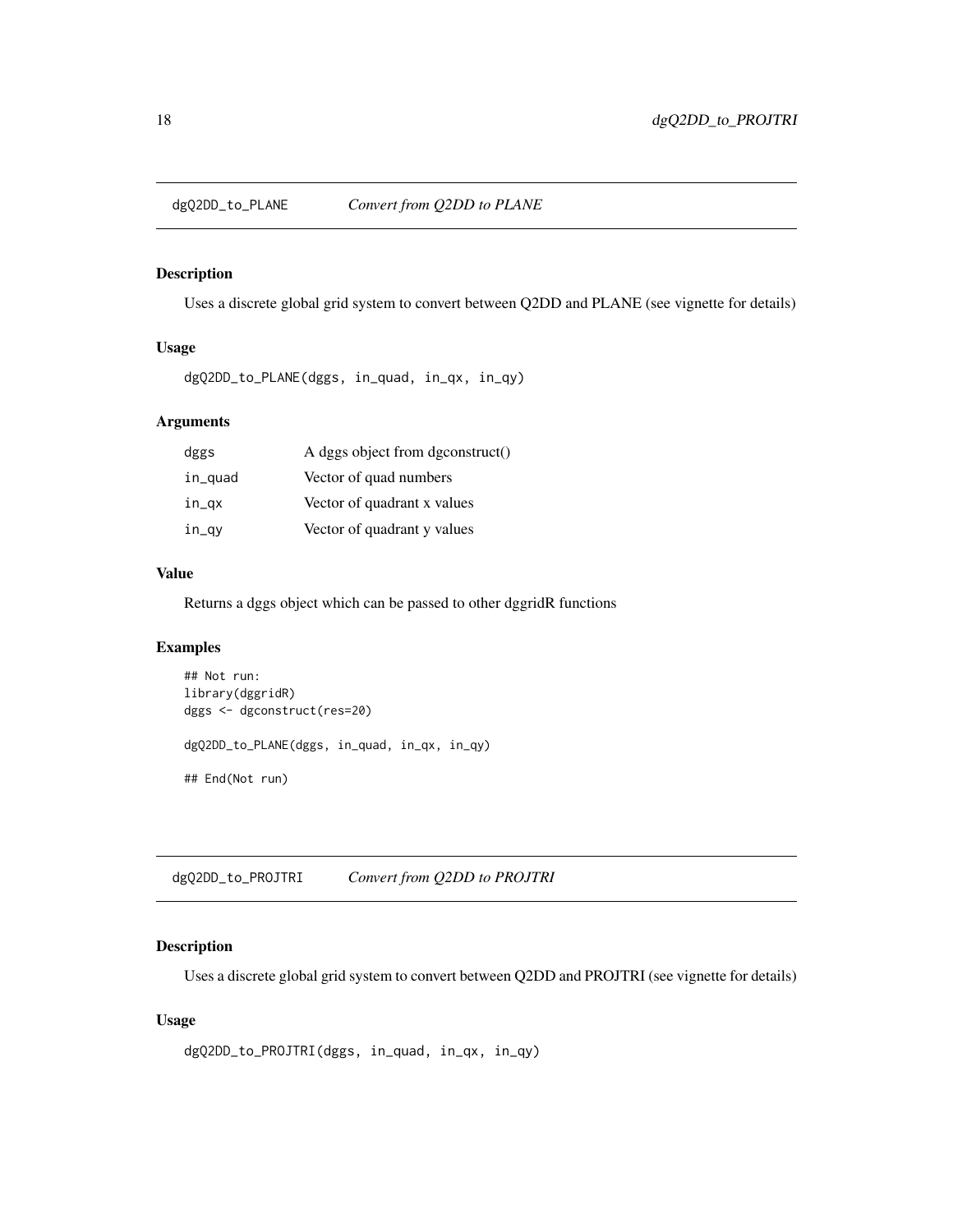<span id="page-18-0"></span>

| dggs    | A dggs object from dgconstruct() |
|---------|----------------------------------|
| in_quad | Vector of quad numbers           |
| in_qx   | Vector of quadrant x values      |
| in_qy   | Vector of quadrant y values      |

#### Value

Returns a dggs object which can be passed to other dggridR functions

# Examples

```
## Not run:
library(dggridR)
dggs <- dgconstruct(res=20)
dgQ2DD_to_PROJTRI(dggs, in_quad, in_qx, in_qy)
## End(Not run)
```
dgQ2DD\_to\_Q2DD *Convert from Q2DD to Q2DD*

# Description

Uses a discrete global grid system to convert between Q2DD and Q2DD (see vignette for details)

#### Usage

```
dgQ2DD_to_Q2DD(dggs, in_quad, in_qx, in_qy)
```
#### Arguments

| dggs    | A dggs object from dgconstruct() |
|---------|----------------------------------|
| in_quad | Vector of quad numbers           |
| in_qx   | Vector of quadrant x values      |
| in_qy   | Vector of quadrant y values      |

# Value

Returns a dggs object which can be passed to other dggridR functions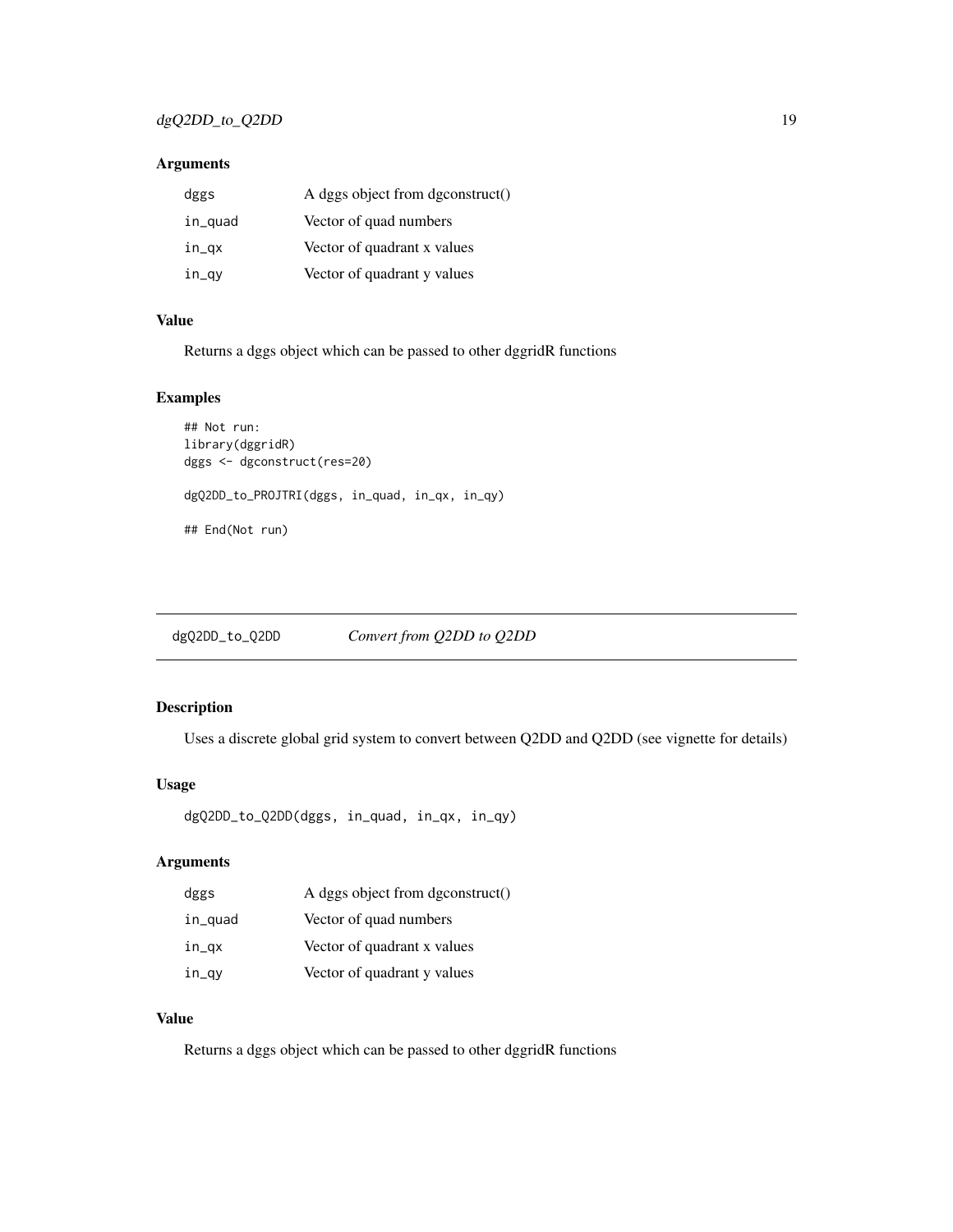#### Examples

```
## Not run:
library(dggridR)
dggs <- dgconstruct(res=20)
dgQ2DD_to_Q2DD(dggs, in_quad, in_qx, in_qy)
## End(Not run)
```
dgQ2DD\_to\_Q2DI *Convert from Q2DD to Q2DI*

# Description

Uses a discrete global grid system to convert between Q2DD and Q2DI (see vignette for details)

# Usage

dgQ2DD\_to\_Q2DI(dggs, in\_quad, in\_qx, in\_qy)

# Arguments

| dggs    | A dggs object from dgconstruct() |
|---------|----------------------------------|
| in_quad | Vector of quad numbers           |
| in_qx   | Vector of quadrant x values      |
| in_qy   | Vector of quadrant y values      |

# Value

Returns a dggs object which can be passed to other dggridR functions

```
## Not run:
library(dggridR)
dggs <- dgconstruct(res=20)
dgQ2DD_to_Q2DI(dggs, in_quad, in_qx, in_qy)
## End(Not run)
```
<span id="page-19-0"></span>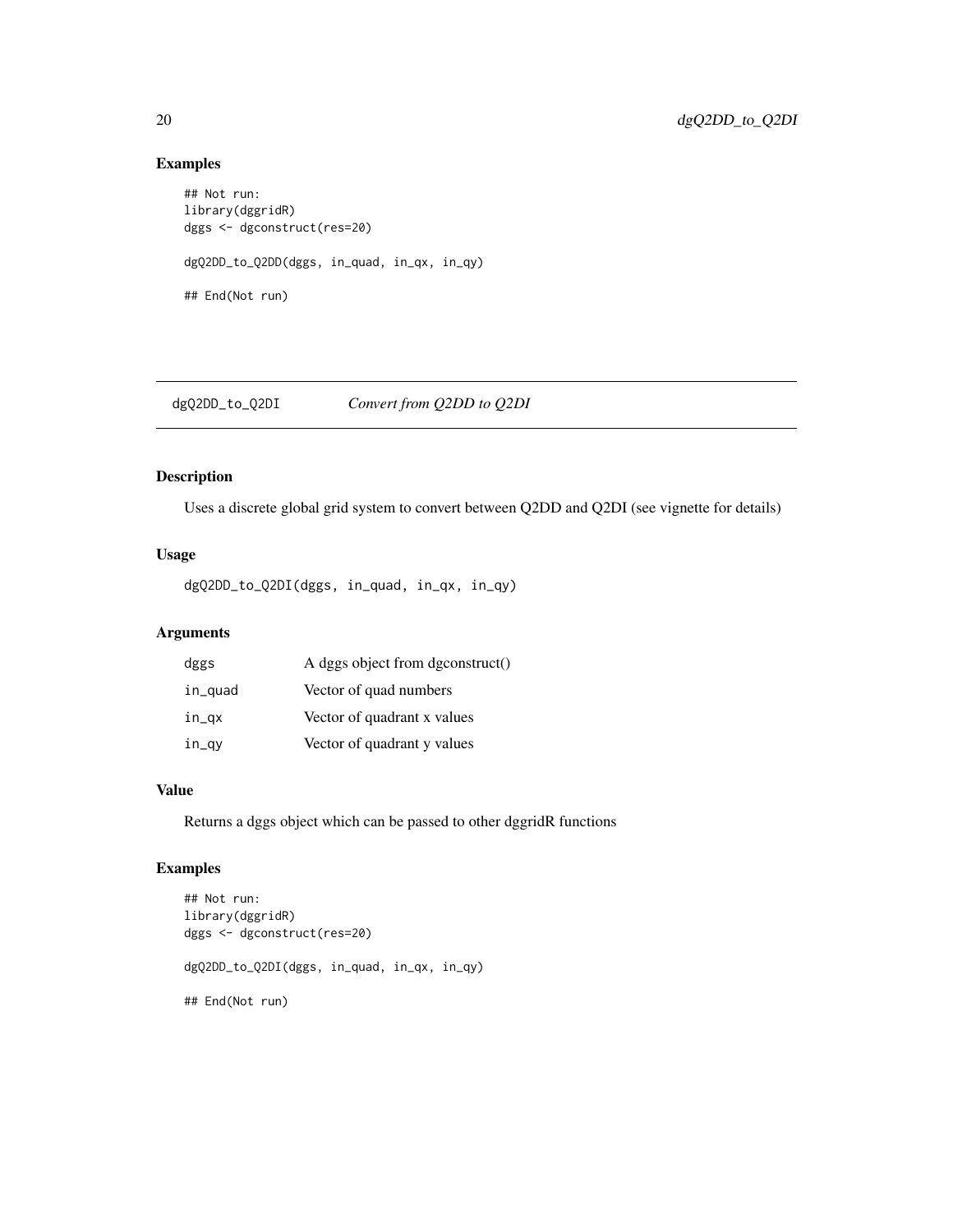<span id="page-20-0"></span>dgQ2DD\_to\_SEQNUM *Convert from Q2DD to SEQNUM*

#### Description

Uses a discrete global grid system to convert between Q2DD and SEQNUM (see vignette for details)

### Usage

dgQ2DD\_to\_SEQNUM(dggs, in\_quad, in\_qx, in\_qy)

# Arguments

| dggs    | A dggs object from dgconstruct() |
|---------|----------------------------------|
| in_quad | Vector of quad numbers           |
| in_qx   | Vector of quadrant x values      |
| in_qy   | Vector of quadrant y values      |

#### Value

Returns a dggs object which can be passed to other dggridR functions

# Examples

```
## Not run:
library(dggridR)
dggs <- dgconstruct(res=20)
dgQ2DD_to_SEQNUM(dggs, in_quad, in_qx, in_qy)
## End(Not run)
```
dgQ2DI\_to\_GEO *Convert from Q2DI to GEO*

# Description

Uses a discrete global grid system to convert between Q2DI and GEO (see vignette for details)

```
dgQ2DI_to_GEO(dggs, in_quad, in_i, in_j)
```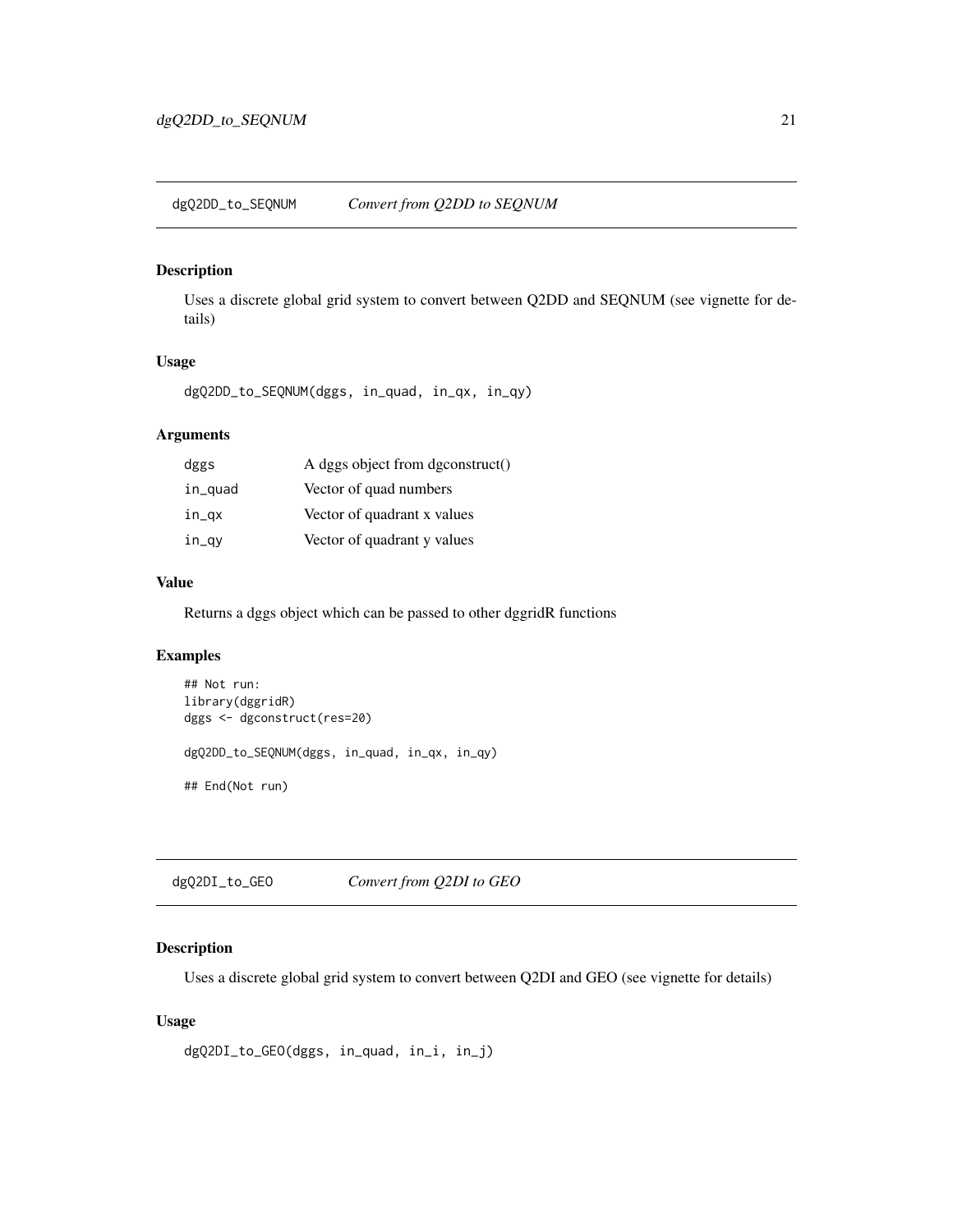<span id="page-21-0"></span>

| dggs    | A dggs object from dgconstruct()   |
|---------|------------------------------------|
| in_quad | Vector of quad numbers             |
| in_i    | Vector of quadrant i values        |
| in_i    | Vector of quadrant <i>i</i> values |

#### Value

Returns a dggs object which can be passed to other dggridR functions

# Examples

```
## Not run:
library(dggridR)
dggs <- dgconstruct(res=20)
dgQ2DI_to_GEO(dggs, in_quad, in_i, in_j)
## End(Not run)
```
dgQ2DI\_to\_PLANE *Convert from Q2DI to PLANE*

# Description

Uses a discrete global grid system to convert between Q2DI and PLANE (see vignette for details)

#### Usage

```
dgQ2DI_to_PLANE(dggs, in_quad, in_i, in_j)
```
#### Arguments

| dggs    | A dggs object from dgconstruct()   |
|---------|------------------------------------|
| in_quad | Vector of quad numbers             |
| in_i    | Vector of quadrant i values        |
| in_j    | Vector of quadrant <i>i</i> values |

# Value

Returns a dggs object which can be passed to other dggridR functions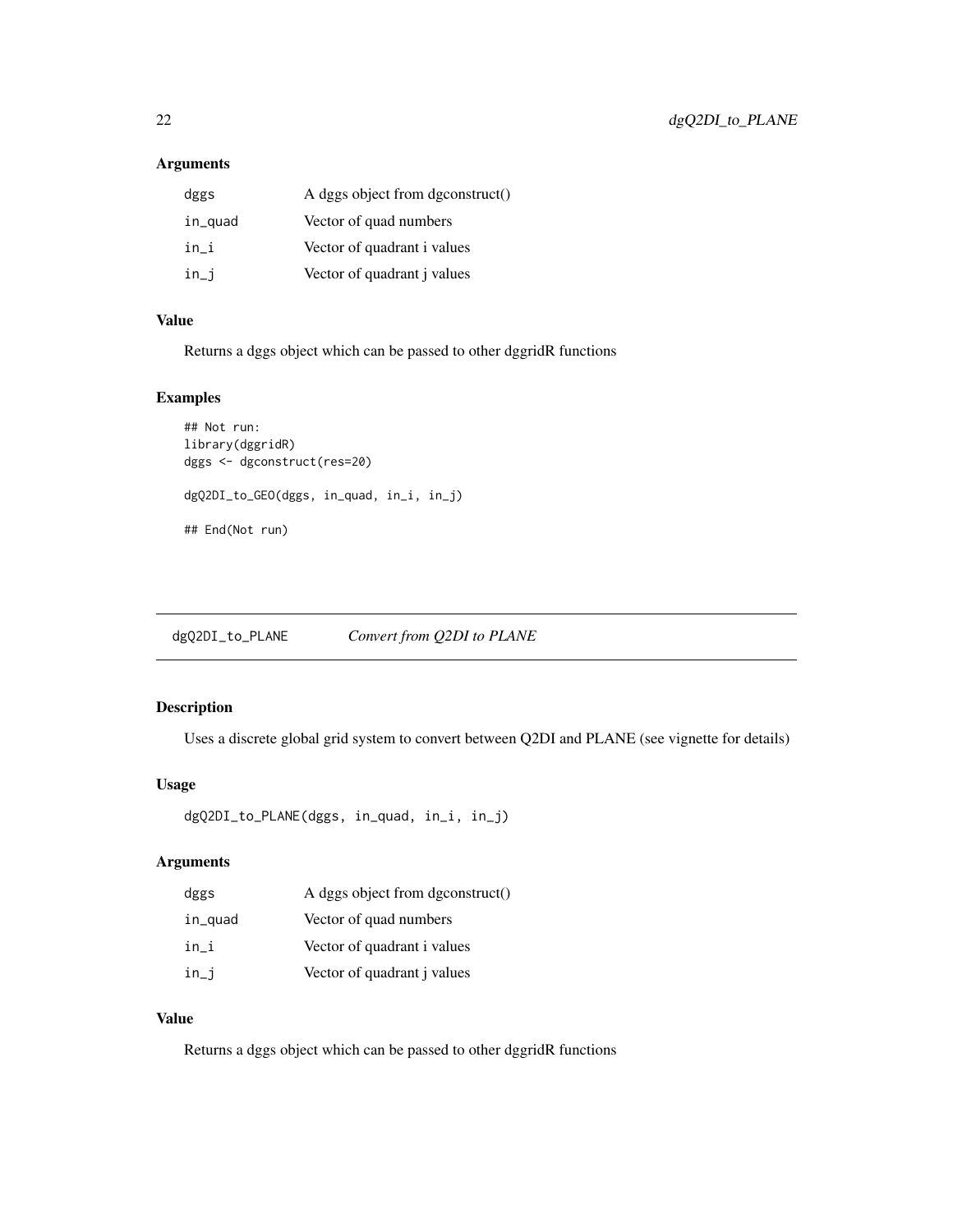# <span id="page-22-0"></span>dgQ2DI\_to\_PROJTRI 23

#### Examples

```
## Not run:
library(dggridR)
dggs <- dgconstruct(res=20)
dgQ2DI_to_PLANE(dggs, in_quad, in_i, in_j)
## End(Not run)
```
dgQ2DI\_to\_PROJTRI *Convert from Q2DI to PROJTRI*

# Description

Uses a discrete global grid system to convert between Q2DI and PROJTRI (see vignette for details)

# Usage

dgQ2DI\_to\_PROJTRI(dggs, in\_quad, in\_i, in\_j)

# Arguments

| dggs    | A dggs object from dgconstruct()   |
|---------|------------------------------------|
| in_quad | Vector of quad numbers             |
| in i    | Vector of quadrant i values        |
| $in_i$  | Vector of quadrant <i>i</i> values |

#### Value

Returns a dggs object which can be passed to other dggridR functions

```
## Not run:
library(dggridR)
dggs <- dgconstruct(res=20)
dgQ2DI_to_PROJTRI(dggs, in_quad, in_i, in_j)
## End(Not run)
```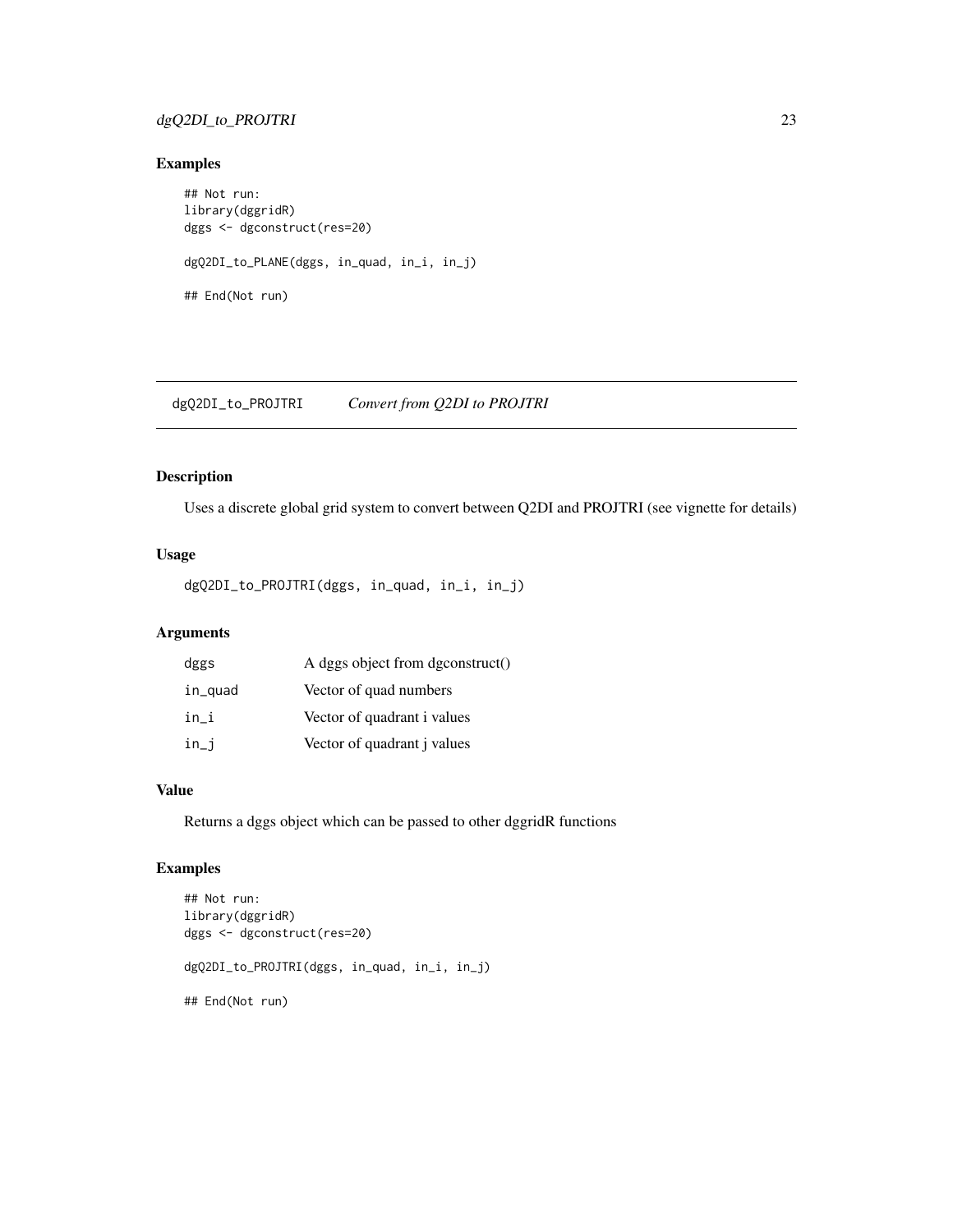<span id="page-23-0"></span>

# Description

Uses a discrete global grid system to convert between Q2DI and Q2DD (see vignette for details)

# Usage

dgQ2DI\_to\_Q2DD(dggs, in\_quad, in\_i, in\_j)

# Arguments

| dggs    | A dggs object from dgconstruct()   |
|---------|------------------------------------|
| in_quad | Vector of quad numbers             |
| in_i    | Vector of quadrant i values        |
| in_j    | Vector of quadrant <i>i</i> values |

# Value

Returns a dggs object which can be passed to other dggridR functions

#### Examples

```
## Not run:
library(dggridR)
dggs <- dgconstruct(res=20)
dgQ2DI_to_Q2DD(dggs, in_quad, in_i, in_j)
## End(Not run)
```
dgQ2DI\_to\_Q2DI *Convert from Q2DI to Q2DI*

#### Description

Uses a discrete global grid system to convert between Q2DI and Q2DI (see vignette for details)

```
dgQ2DI_to_Q2DI(dggs, in_quad, in_i, in_j)
```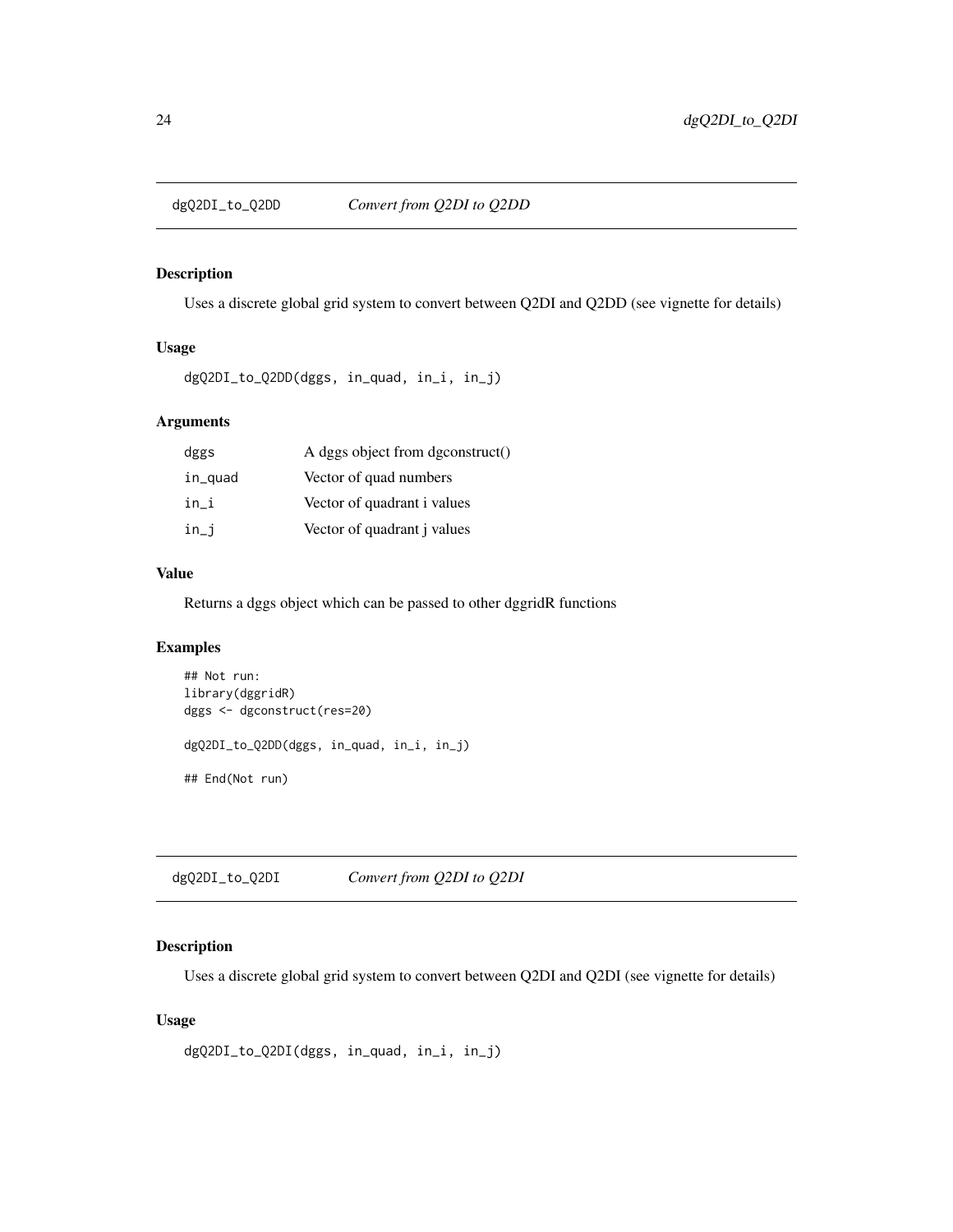<span id="page-24-0"></span>

| dggs    | A dggs object from dgconstruct()   |
|---------|------------------------------------|
| in_quad | Vector of quad numbers             |
| in_i    | Vector of quadrant i values        |
| in_i    | Vector of quadrant <i>i</i> values |

#### Value

Returns a dggs object which can be passed to other dggridR functions

# Examples

```
## Not run:
library(dggridR)
dggs <- dgconstruct(res=20)
dgQ2DI_to_Q2DI(dggs, in_quad, in_i, in_j)
## End(Not run)
```
dgQ2DI\_to\_SEQNUM *Convert from Q2DI to SEQNUM*

# Description

Uses a discrete global grid system to convert between Q2DI and SEQNUM (see vignette for details)

#### Usage

```
dgQ2DI_to_SEQNUM(dggs, in_quad, in_i, in_j)
```
#### Arguments

| dggs    | A dggs object from dgconstruct()   |
|---------|------------------------------------|
| in_quad | Vector of quad numbers             |
| in_i    | Vector of quadrant i values        |
| in_j    | Vector of quadrant <i>i</i> values |

#### Value

Returns a dggs object which can be passed to other dggridR functions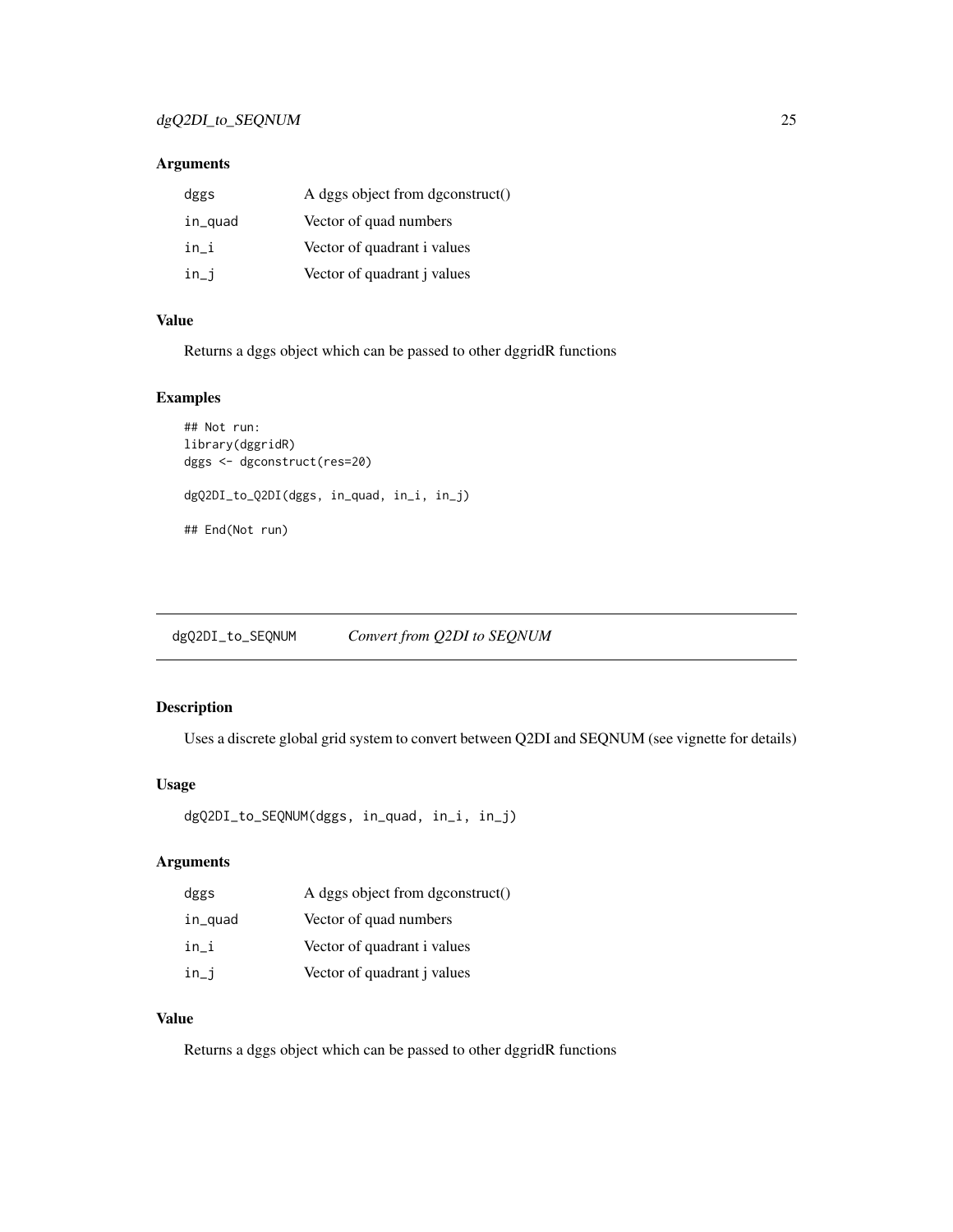#### <span id="page-25-0"></span>Examples

```
## Not run:
library(dggridR)
dggs <- dgconstruct(res=20)
dgQ2DI_to_SEQNUM(dggs, in_quad, in_i, in_j)
## End(Not run)
```
dgquakes *All earthquakes with magnitude >=3.0 earthquakes for 2015*

# Description

A data frame with 19914 observations on the following 4 variables.

time Time of the quake. Example: 2015-12-31T23:39:28.940Z

lat Latitude of the epicenter. Example: -7.0711

lon Longitude of the epicenter. Example: -173.5178

mag Magnitude of the quake. Example: 3.2

# Usage

data(dgquakes)

#### Format

data frame

#### Source

The USGS Earthquake Hazards Program (<http://earthquake.usgs.gov/earthquakes/>).

| dgrectgrid | Return the coordinates constituting the boundary of cells within a |
|------------|--------------------------------------------------------------------|
|            | specified region                                                   |

# Description

Note: This may generate odd results for very large rectangles, because putting rectangles on spheres is weird... as you should know, if you're using this package.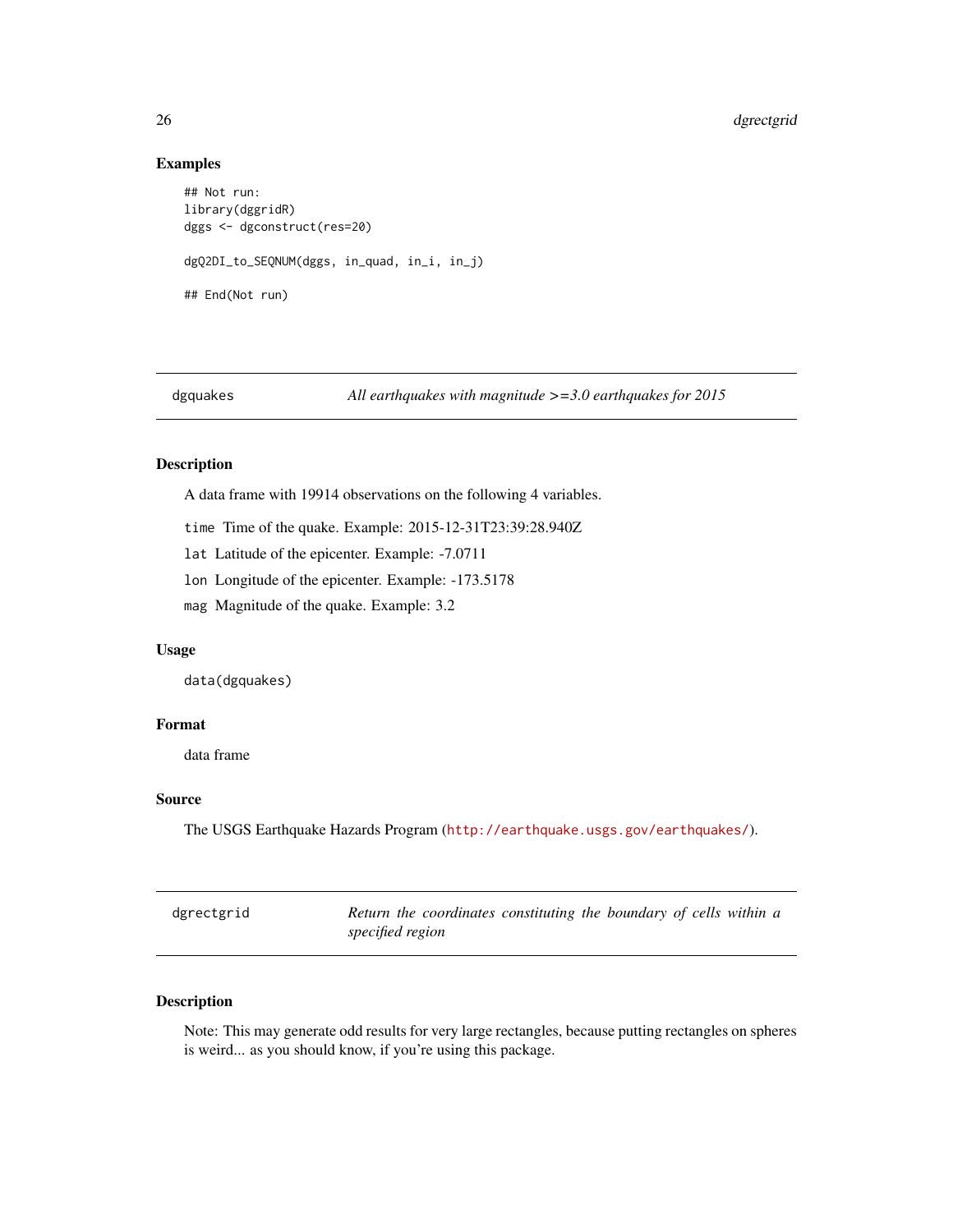# dgrectgrid 27

#### Usage

```
dgrectgrid(dggs, minlat = -1, minlon = -1, maxlat = -1, maxlon = -1,
 cellsize = 0.1, frame = TRUE, wrapcells = TRUE, savegrid = NA)
```
# Arguments

| dggs      | A dggs object from dgconstruct()                                                                                                                                                                                                                                                                                                    |
|-----------|-------------------------------------------------------------------------------------------------------------------------------------------------------------------------------------------------------------------------------------------------------------------------------------------------------------------------------------|
| minlat    | Minimum latitude of region of interest                                                                                                                                                                                                                                                                                              |
| minlon    | Minimum longitude of region of interest                                                                                                                                                                                                                                                                                             |
| maxlat    | Maximum latitude of region of interest                                                                                                                                                                                                                                                                                              |
| maxlon    | Maximum longitude of region of interest                                                                                                                                                                                                                                                                                             |
| cellsize  | Distance, in degrees, between the sample points used to generate the grid. Small<br>values yield long generation times while large values may omit cells.                                                                                                                                                                           |
| frame     | If TRUE, return a data frame suitable for ggplot plotting. If FALSE, return an<br>OGR poly object                                                                                                                                                                                                                                   |
| wrapcells | Cells which cross -180/180 degrees can present difficulties for plotting. Set-<br>ting this TRUE will result in cells with components in both hemispheres to be<br>mapped entirely to positive degrees (the Eastern hemisphere). As a result, such<br>cells will have components in the range [180,360). Only used when frame=TRUE. |
| savegrid  | If savegrid is set to a file path, then a shapefile containing the grid is written to<br>that path and the filename is returned. No other manipulations are done. Default:<br>NA (do not save grid, return it)                                                                                                                      |

#### Value

Returns a data frame or OGR poly object, as specified by frame. If !is.na(savegrid), returns a filename.

# Examples

```
## Not run:
library(dggridR)
dggs <- dgconstruct(spacing=1000,metric=FALSE,resround='down')
#Get grid cells for the conterminous United States
grid <- dgrectgrid(dggs,
              minlat=24.7433195, minlon=-124.7844079,
               maxlat=49.3457868, maxlon=-66.9513812, frame=TRUE)
```
## End(Not run)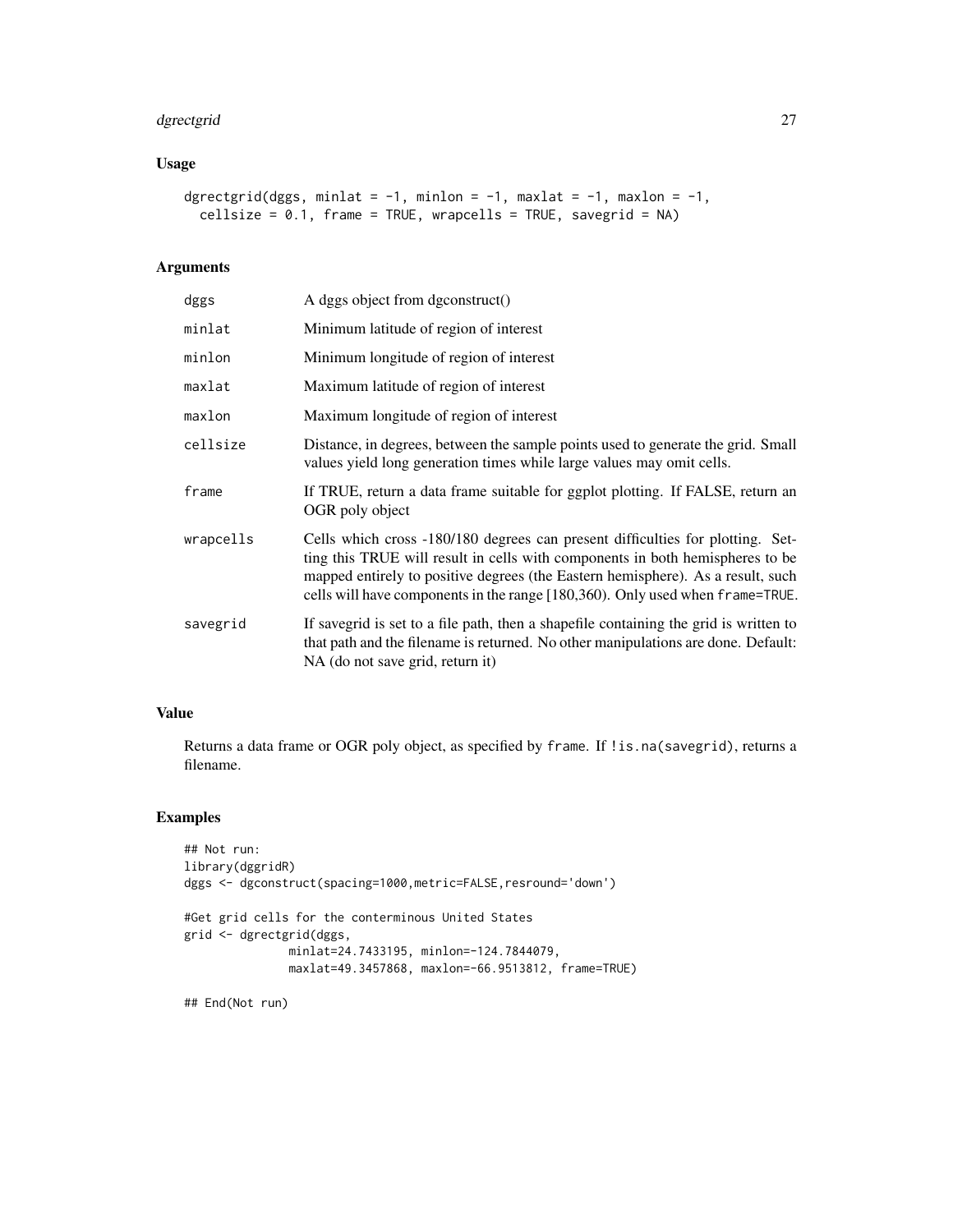<span id="page-27-0"></span>

# Description

Saves a generated grid to a shapefile

# Usage

dgsavegrid(grid, shpfname)

# Arguments

| grid     | Grid to be saved         |
|----------|--------------------------|
| shpfname | File to save the grid to |

# Value

The filename the grid was saved to

| dgSEQNUM_to_GEO |  | Convert from SEQNUM to GEO |  |  |
|-----------------|--|----------------------------|--|--|
|-----------------|--|----------------------------|--|--|

# Description

Uses a discrete global grid system to convert between SEQNUM and GEO (see vignette for details)

# Usage

```
dgSEQNUM_to_GEO(dggs, in_seqnum)
```
# Arguments

| dggs      | A dggs object from dgconstruct()                       |
|-----------|--------------------------------------------------------|
| in_segnum | Globally unique number identifying the surface polygon |

# Value

Returns a dggs object which can be passed to other dggridR functions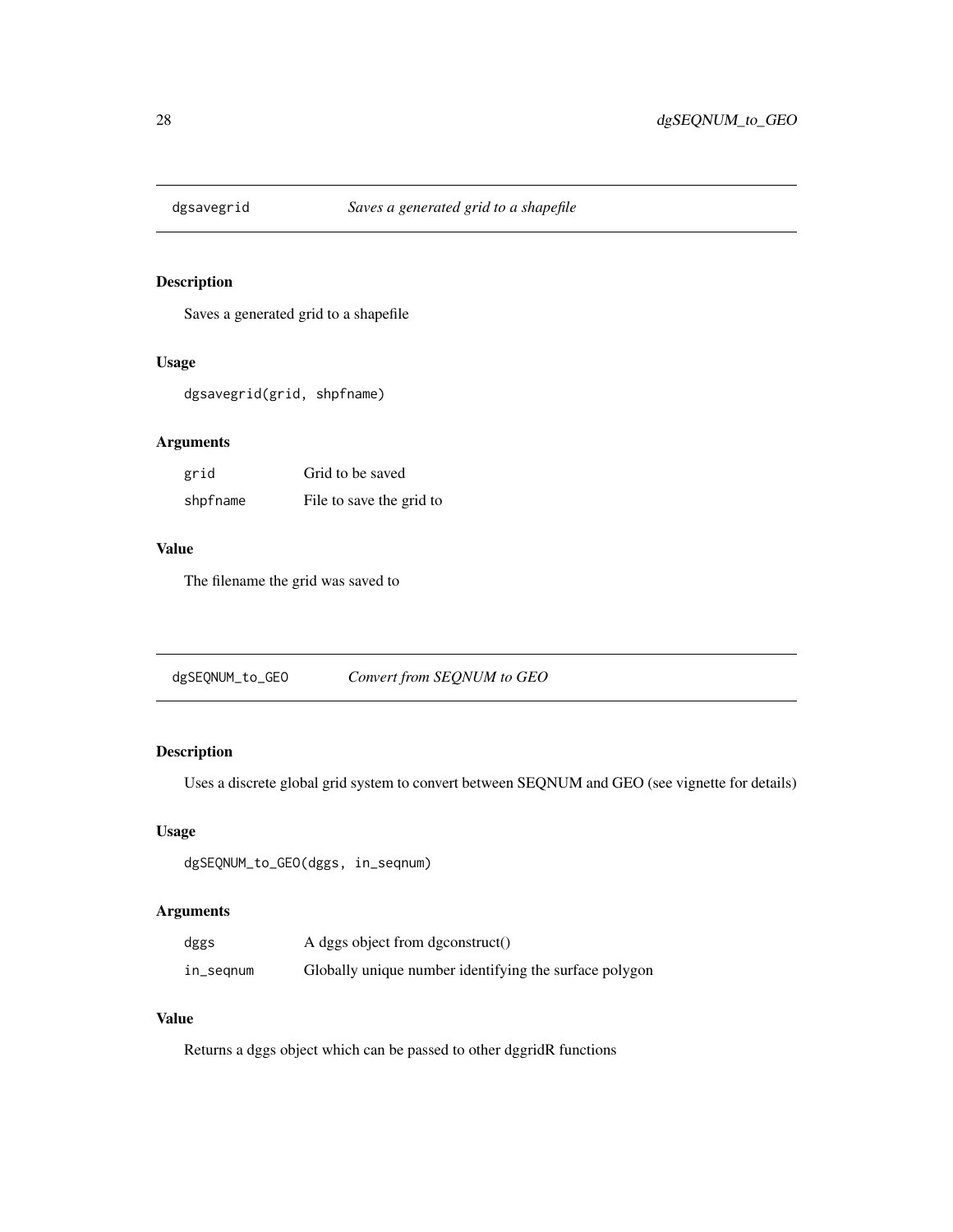# <span id="page-28-0"></span>dgSEQNUM\_to\_PLANE 29

#### Examples

## Not run: library(dggridR) dggs <- dgconstruct(res=20) dgSEQNUM\_to\_GEO(dggs, in\_seqnum) ## End(Not run)

dgSEQNUM\_to\_PLANE *Convert from SEQNUM to PLANE*

# Description

Uses a discrete global grid system to convert between SEQNUM and PLANE (see vignette for details)

#### Usage

dgSEQNUM\_to\_PLANE(dggs, in\_seqnum)

#### Arguments

| dggs      | A dggs object from dgconstruct()                       |
|-----------|--------------------------------------------------------|
| in_seqnum | Globally unique number identifying the surface polygon |

# Value

Returns a dggs object which can be passed to other dggridR functions

```
## Not run:
library(dggridR)
dggs <- dgconstruct(res=20)
dgSEQNUM_to_PLANE(dggs, in_seqnum)
## End(Not run)
```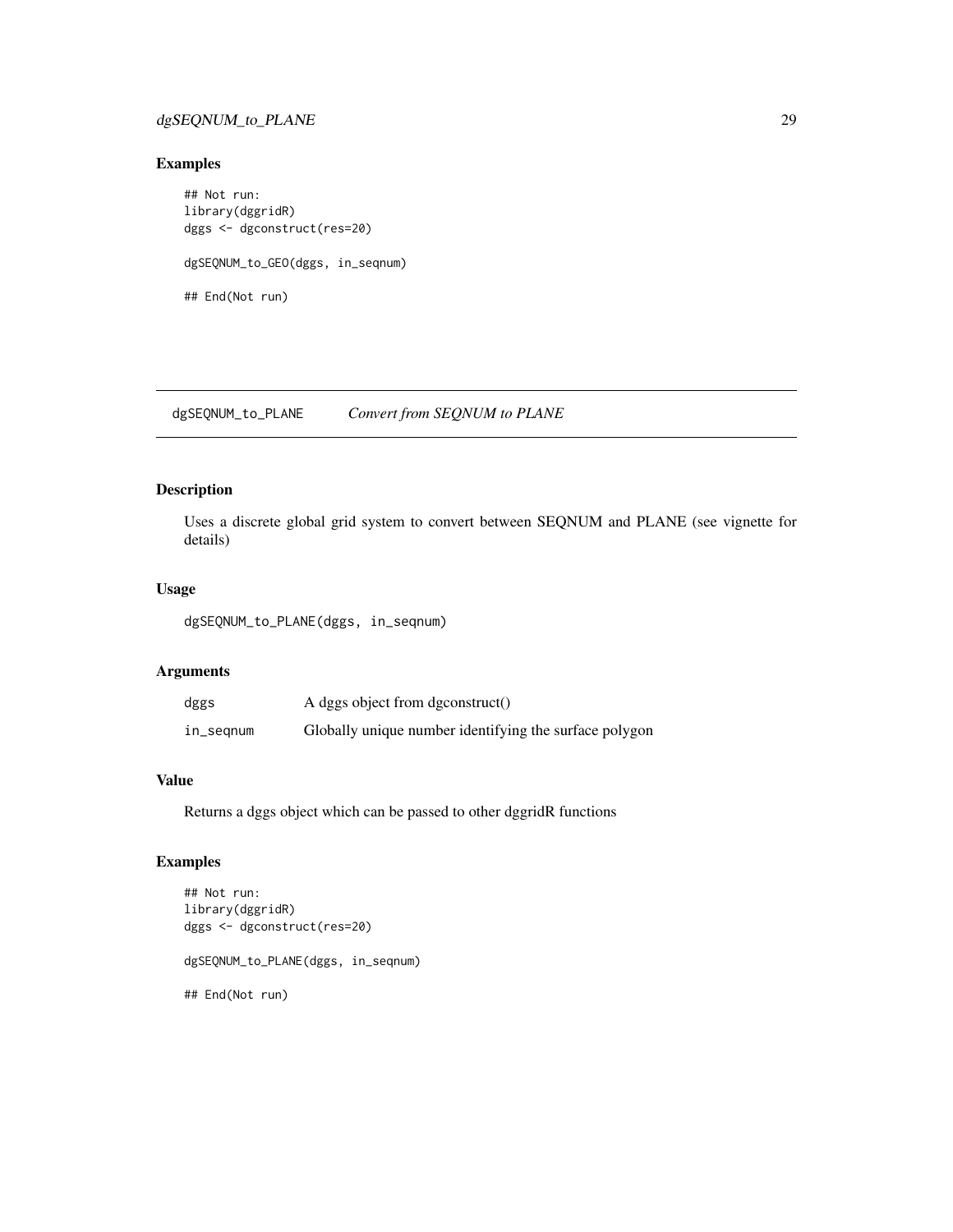# <span id="page-29-0"></span>Description

Uses a discrete global grid system to convert between SEQNUM and PROJTRI (see vignette for details)

#### Usage

dgSEQNUM\_to\_PROJTRI(dggs, in\_seqnum)

#### Arguments

| dggs      | A dggs object from dgconstruct()                       |
|-----------|--------------------------------------------------------|
| in_seqnum | Globally unique number identifying the surface polygon |

#### Value

Returns a dggs object which can be passed to other dggridR functions

#### Examples

```
## Not run:
library(dggridR)
dggs <- dgconstruct(res=20)
dgSEQNUM_to_PROJTRI(dggs, in_seqnum)
## End(Not run)
```
dgSEQNUM\_to\_Q2DD *Convert from SEQNUM to Q2DD*

# Description

Uses a discrete global grid system to convert between SEQNUM and Q2DD (see vignette for details)

#### Usage

dgSEQNUM\_to\_Q2DD(dggs, in\_seqnum)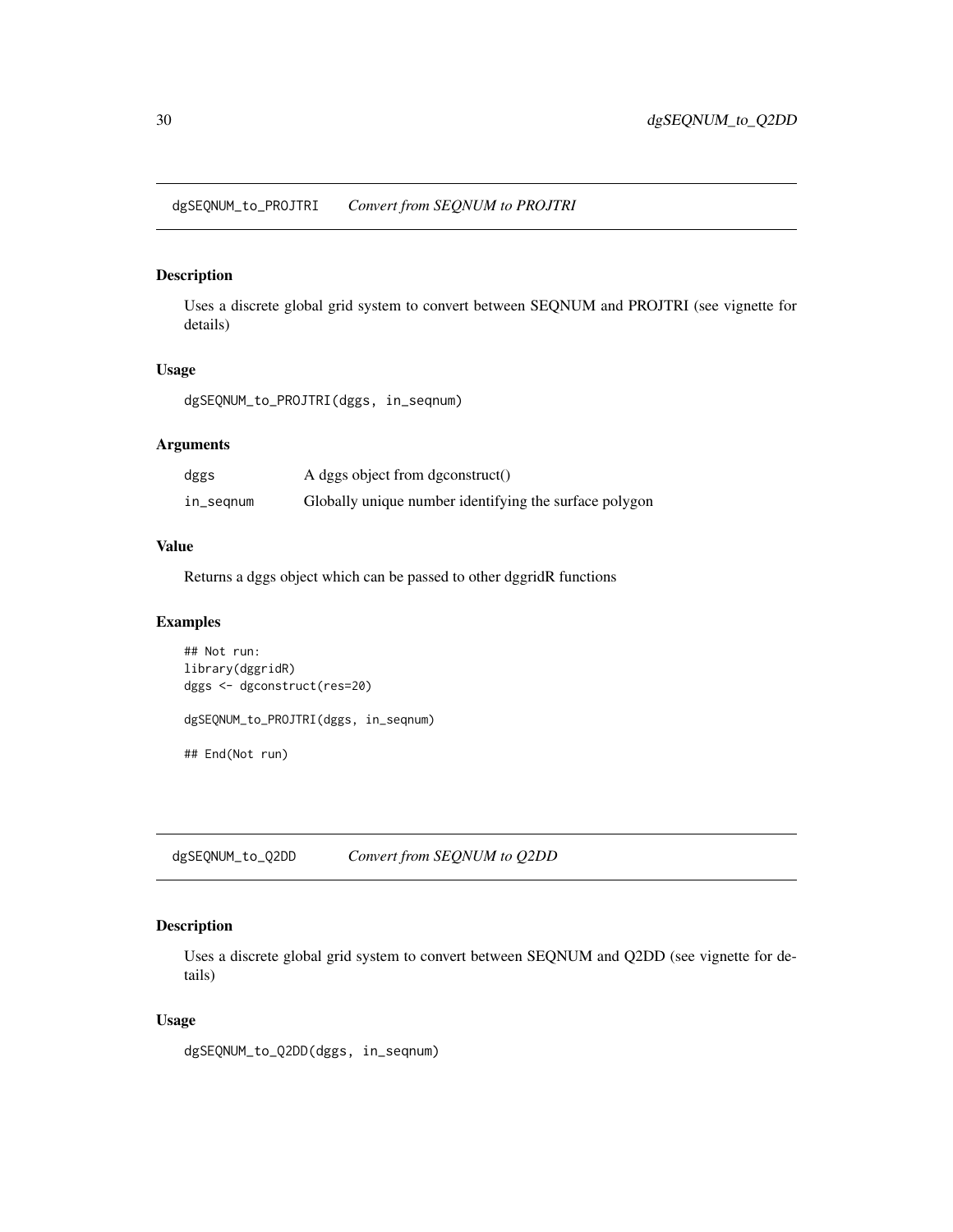<span id="page-30-0"></span>

| dggs      | A dggs object from dgconstruct()                       |
|-----------|--------------------------------------------------------|
| in_segnum | Globally unique number identifying the surface polygon |

# Value

Returns a dggs object which can be passed to other dggridR functions

# Examples

```
## Not run:
library(dggridR)
dggs <- dgconstruct(res=20)
dgSEQNUM_to_Q2DD(dggs, in_seqnum)
## End(Not run)
```
dgSEQNUM\_to\_Q2DI *Convert from SEQNUM to Q2DI*

#### Description

Uses a discrete global grid system to convert between SEQNUM and Q2DI (see vignette for details)

# Usage

dgSEQNUM\_to\_Q2DI(dggs, in\_seqnum)

# Arguments

| dggs      | A dggs object from dgconstruct()                       |
|-----------|--------------------------------------------------------|
| in_segnum | Globally unique number identifying the surface polygon |

#### Value

Returns a dggs object which can be passed to other dggridR functions

```
## Not run:
library(dggridR)
dggs <- dgconstruct(res=20)
dgSEQNUM_to_Q2DI(dggs, in_seqnum)
## End(Not run)
```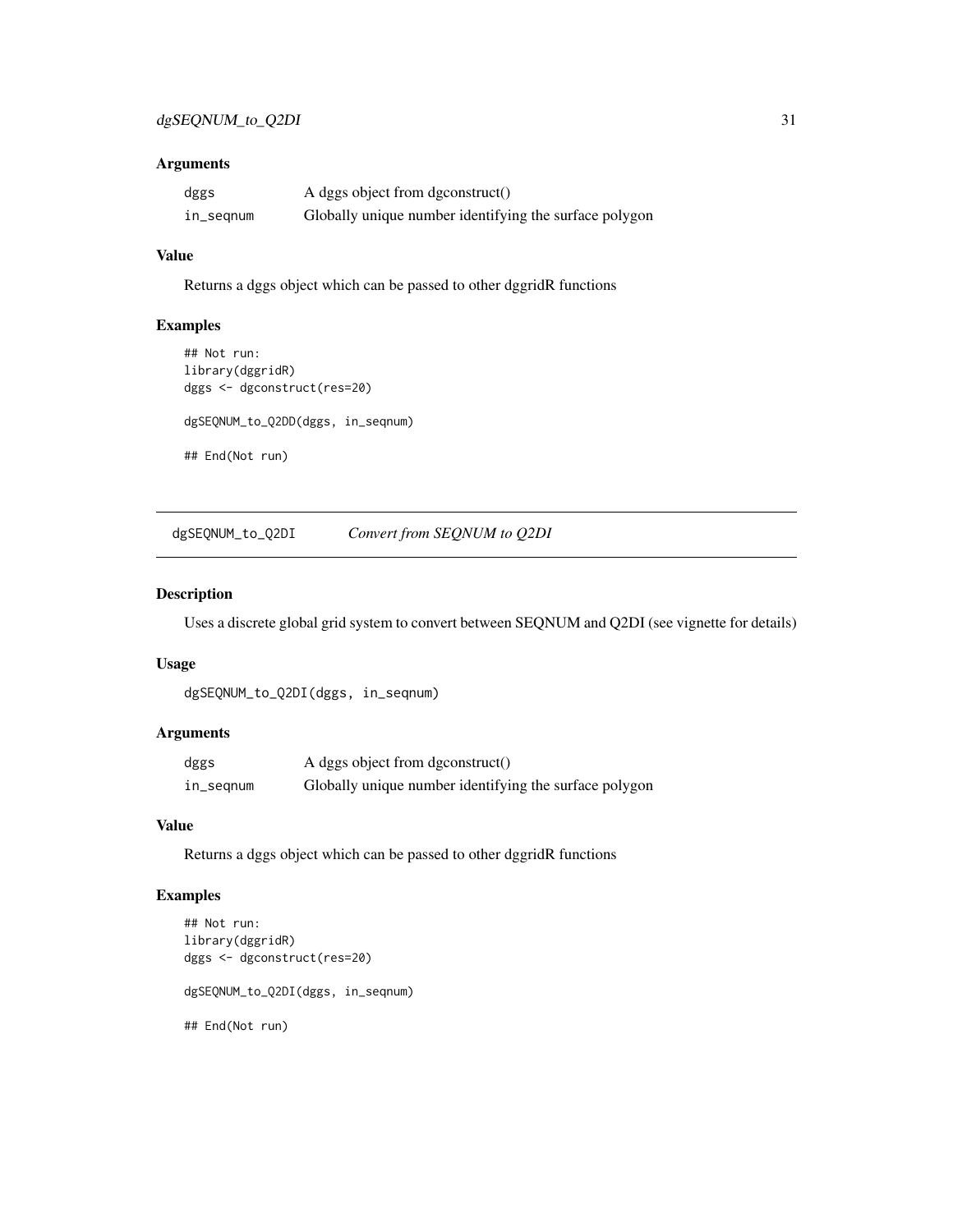<span id="page-31-0"></span>dgSEQNUM\_to\_SEQNUM *Convert from SEQNUM to SEQNUM*

# Description

Uses a discrete global grid system to convert between SEQNUM and SEQNUM (see vignette for details)

#### Usage

dgSEQNUM\_to\_SEQNUM(dggs, in\_seqnum)

#### Arguments

| dggs      | A dggs object from dgconstruct()                       |
|-----------|--------------------------------------------------------|
| in_segnum | Globally unique number identifying the surface polygon |

#### Value

Returns a dggs object which can be passed to other dggridR functions

# Examples

## Not run: library(dggridR) dggs <- dgconstruct(res=20) dgSEQNUM\_to\_SEQNUM(dggs, in\_seqnum)

## End(Not run)

dgsetres *Set the resolution of a dggs object*

# Description

Set the resolution of a dggs object

# Usage

dgsetres(dggs, res)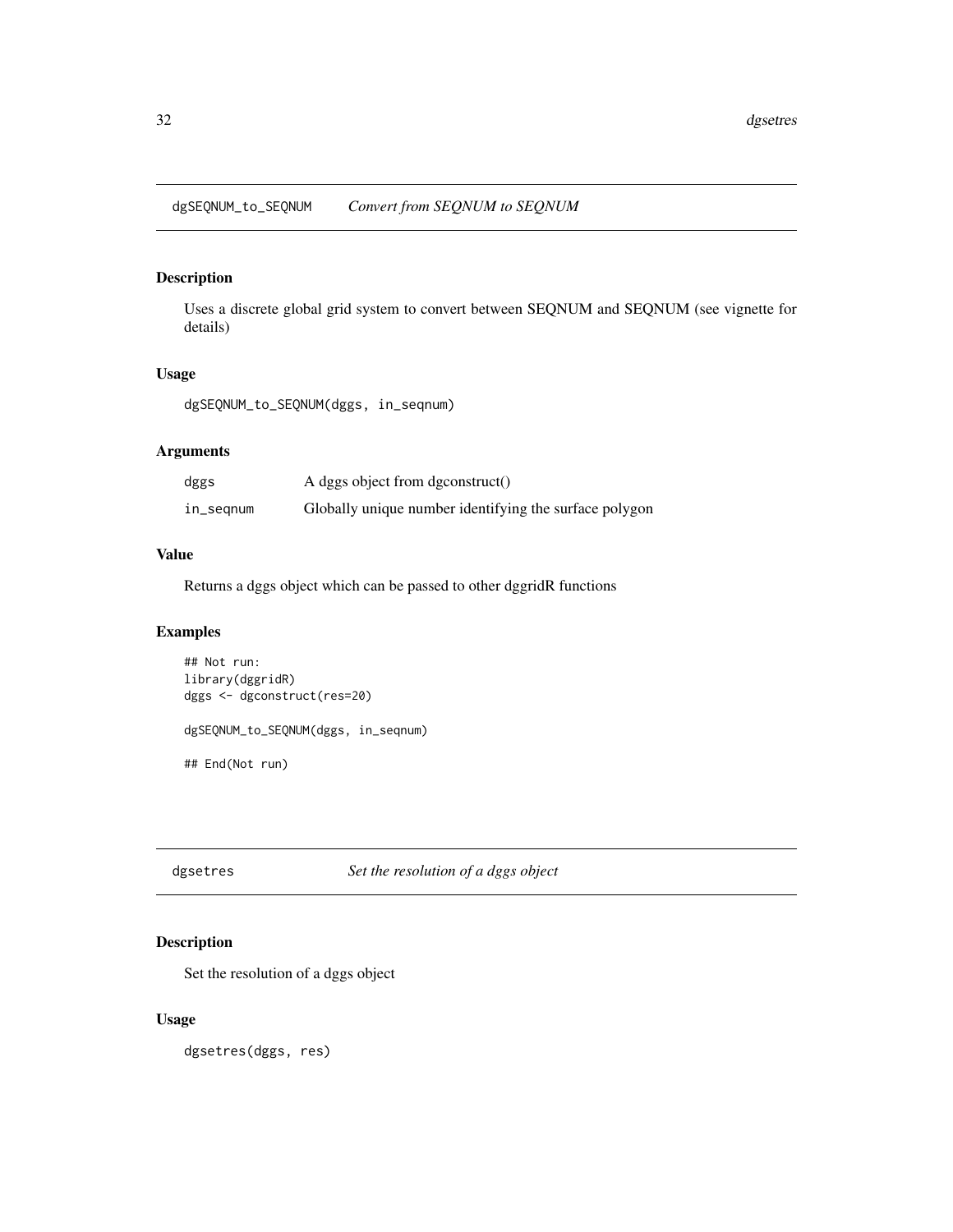# <span id="page-32-0"></span>dgshptogrid 33

#### Arguments

| dggs | A dggs object from dgconstruct().                                                                                                                                                                                                                                                                                                                |
|------|--------------------------------------------------------------------------------------------------------------------------------------------------------------------------------------------------------------------------------------------------------------------------------------------------------------------------------------------------|
| res  | Resolution. Must be in the range $[0,30]$ . Larger values represent finer reso-<br>lutions. Appropriate resolutions can be found with dg closest res to area(),<br>dg_closest_res_to_spacing(), and dg_closest_res_to_cls(). Default is 9, which<br>corresponds to a cell area of $\sim$ 2600 sq km and a cell spacing of $\sim$ 50 km. Default: |

#### Value

Returns a dggs object which can be passed to other dggridR functions

#### Examples

```
## Not run:
library(dggridR)
dggs <- dgconstruct(res=20)
dggs <- dgsetres(dggs,10)
```
## End(Not run)

dgshptogrid *Return boundary coordinates for cells intersecting a shapefile*

#### Description

Returns the coordinates constituting the boundary of a set of cells which intersect or are contained by a polygon (or polygons) specified in a shapefile. Note that grid cells are also generated for holes in the shapefile's polygon(s).

Note that coordinates in the shapefile must be rounded to check polygon intersections. Currently this round preserves eight decimal digits of precision.

The eighth decimal place is worth up to 1.1 mm of precision: this is good for charting the motions of tectonic plates and the movements of volcanoes. Permanent, corrected, constantly-running GPS base stations might be able to achieve this level of accuracy.

In other words: you should be just fine with this level of precision.

```
dgshptogrid(dggs, shpfname, cellsize = 0.1, frame = TRUE,
 wrapcells = TRUE, savegrid = NA)
```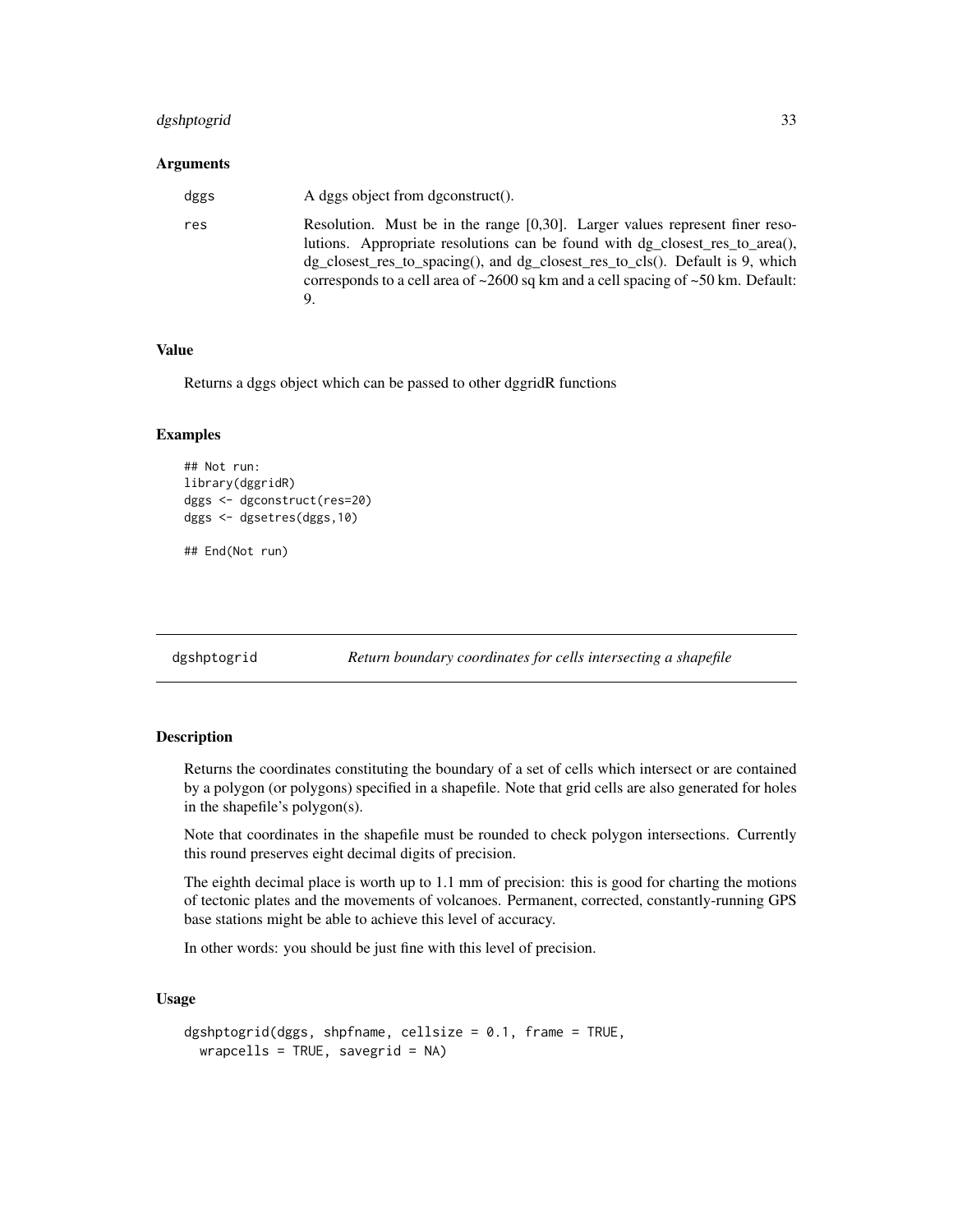<span id="page-33-0"></span>

| dggs      | A dggs object from dgconstruct()                                                                                                                                                                                                                                                                                                    |
|-----------|-------------------------------------------------------------------------------------------------------------------------------------------------------------------------------------------------------------------------------------------------------------------------------------------------------------------------------------|
| shpfname  | File name of the shapefile. Filename should end with '.shp'                                                                                                                                                                                                                                                                         |
| cellsize  | Distance, in degrees, between the sample points used to generate the grid. Small<br>values yield long generation times while large values may omit cells.                                                                                                                                                                           |
| frame     | If TRUE, return a data frame suitable for ggplot plotting. If FALSE, return an<br>OGR poly object                                                                                                                                                                                                                                   |
| wrapcells | Cells which cross -180/180 degrees can present difficulties for plotting. Set-<br>ting this TRUE will result in cells with components in both hemispheres to be<br>mapped entirely to positive degrees (the Eastern hemisphere). As a result, such<br>cells will have components in the range [180,360). Only used when frame=TRUE. |
| savegrid  | If savegrid is set to a file path, then a shapefile containing the grid is written to<br>that path and the filename is returned. No other manipulations are done. Default:<br>NA (do not save grid, return it)                                                                                                                      |

#### Value

Returns a data frame or OGR poly object, as specified by frame. If ! is.na(savegrid), returns a filename.

# Examples

```
## Not run:
library(dggridR)
dggs <- dgconstruct(spacing=25, metric=FALSE, resround='nearest')
south_africa_grid <- dgshptogrid(dggs,dg_shpfname_south_africa())
```
## End(Not run)

dgtransform *(DEPRECATED) Converts lat-long pairs into discrete global grid cell numbers*

# Description

A discrete global grid maps lat-long points to particular cells. These cells are uniquely numbered, for a given resolution, from 1 to some maximum number. Cell numbers may be reused from one resolution to the next. THIS FUNCTION IS DEPRECATED.

```
dgtransform(dggs, lat, lon)
```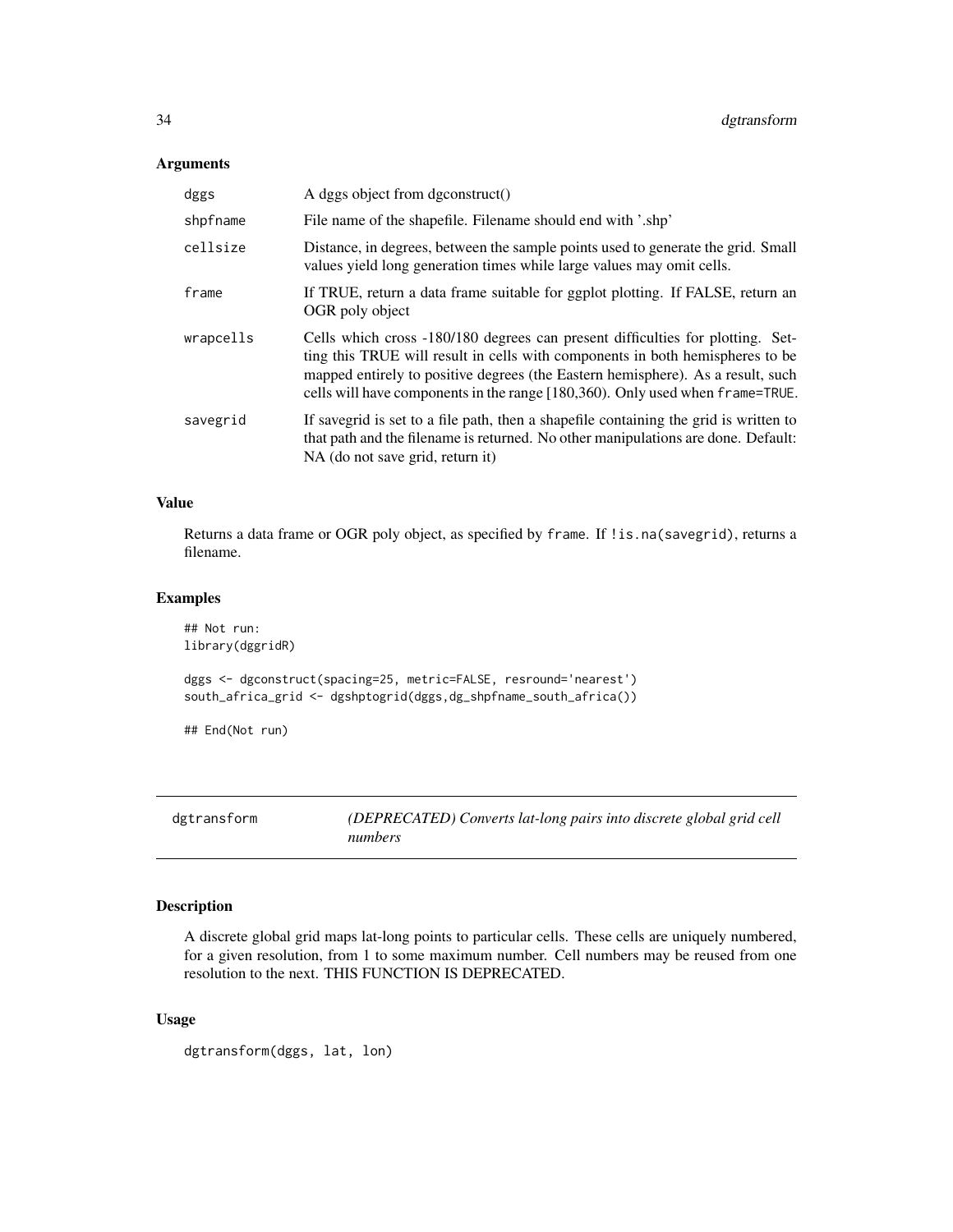#### <span id="page-34-0"></span>dgverify 35

#### Arguments

| dggs | A dggs object from dgconstruct().                     |
|------|-------------------------------------------------------|
| lat  | A vector of latitudes. Same length at the longtiudes  |
| lon  | A vector of longitudes. Same length as the latitudes. |

# Value

A vector of the same length as latitudes and longitudes containing the cell id numbers of the points' cells in the discrete grid.

#### Examples

```
## Not run:
library(dggridR)
data(dgquakes)
#Construct a grid with cells about ~1000 miles wide
dggs <- dgconstruct(spacing=1000,metric=FALSE)
dgquakes$cell <- dgtransform(dggs,dgquakes$lat,dgquakes$lon)
```
## End(Not run)

dgverify *Verify that a dggs object has appropriate values*

#### Description

Verify that a dggs object has appropriate values

## Usage

dgverify(dggs)

#### Arguments

dggs The dggs object to be verified

# Value

The function has no return value. A stop signal is raised if the object is misspecified

#### Examples

```
## Not run:
library(dggridR)
dggs <- dgconstruct(res=20)
dgverify(dggs)
```
## End(Not run)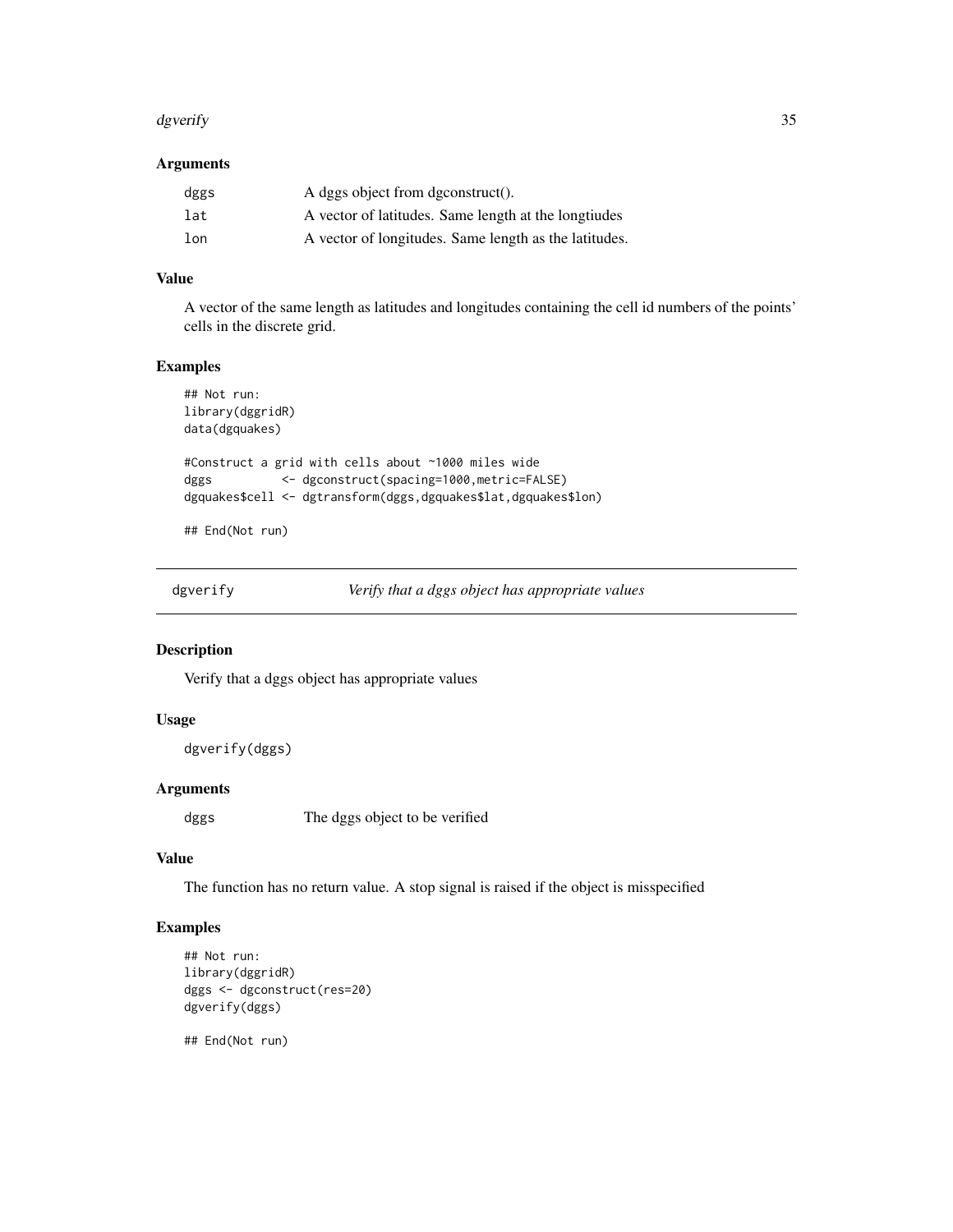<span id="page-35-0"></span>

#### Description

This is a generic function that is used to determine an appropriate resolution given an area, cell spacing, or correlated length scale. It does so by extracting the appropriate length/area column and searching it for a value close to the input.

#### Usage

```
dg_closest_res(dggs, col, val, round = "nearest", show_info = TRUE,
 metric = TRUE)
```
#### Arguments

| dggs      | A dggs object from dgconstruct()                                                        |
|-----------|-----------------------------------------------------------------------------------------|
| col       | Column in which to search for a close value. Should be: AreaKm, SpacingKm,<br>or CLSKm. |
| val       | The value to search for                                                                 |
| round     | What direction to search in. Must be nearest, up, or down.                              |
| show_info | Print the area, spacing, and CLS of the chosen resolution.                              |
| metric    | Whether input and output should be in metric (TRUE) or imperial (FALSE)                 |

#### Value

A number representing the grid resolution

```
## Not run:
library(dggridR)
dggs <- dgconstruct(res=20)
res <- dg_closest_res(dggs,'AreaKm',1)
dggs <- dgsetres(dggs,res)
## End(Not run)
```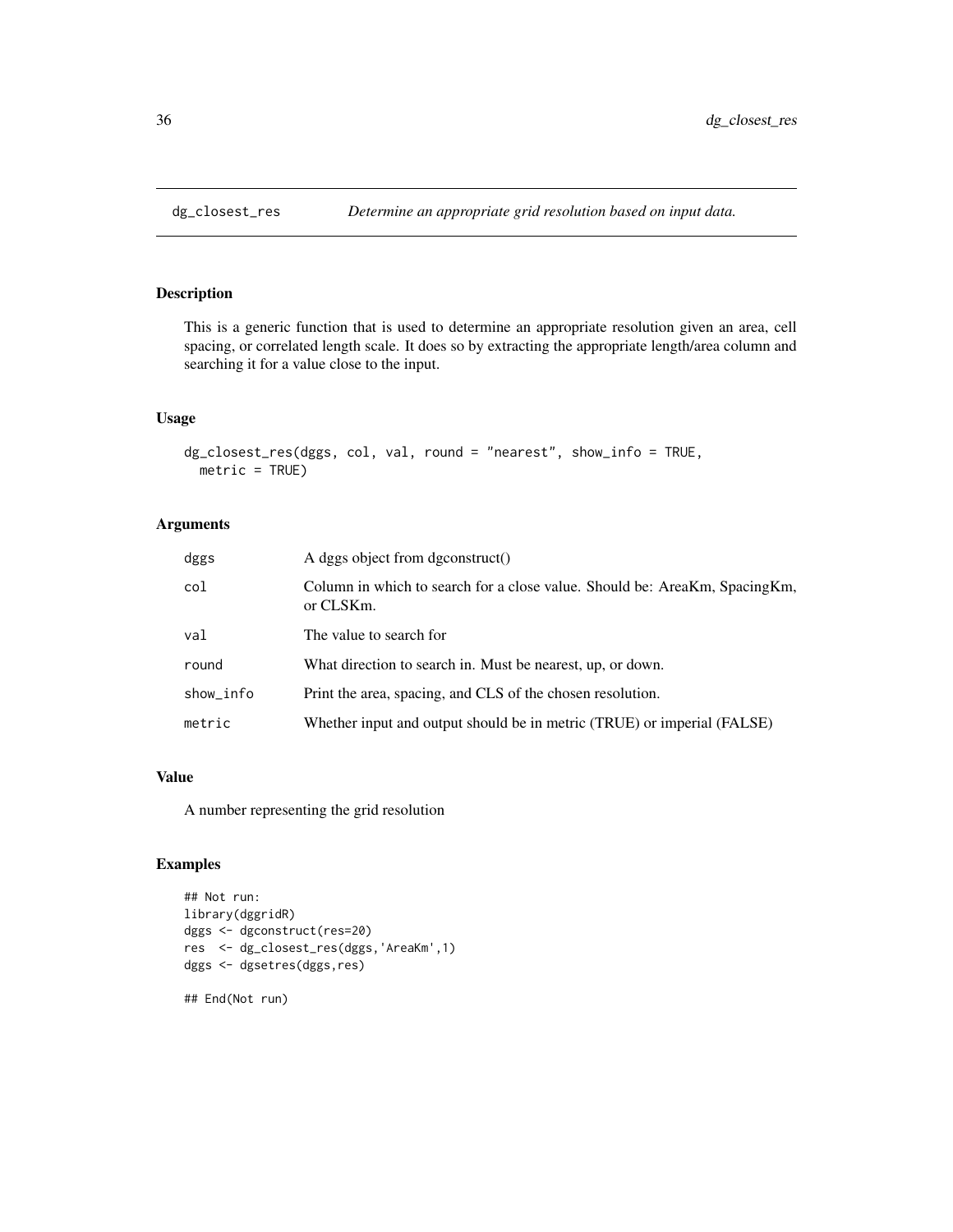<span id="page-36-0"></span>dg\_closest\_res\_to\_area

#### Description

Determine an appropriate grid resolution based on a desired cell area.

### Usage

```
dg_closest_res_to_area(dggs, area, round = "nearest", show_info = TRUE,
 metric = TRUE)
```
# Arguments

| dggs      | A dggs object from dgconstruct()                                        |
|-----------|-------------------------------------------------------------------------|
| area      | The desired area of the grid's cells                                    |
| round     | What direction to search in. Must be nearest, up, or down.              |
| show_info | Print the area, spacing, and CLS of the chosen resolution.              |
| metric    | Whether input and output should be in metric (TRUE) or imperial (FALSE) |

#### Value

A number representing the grid resolution

# Examples

```
## Not run:
library(dggridR)
dggs <- dgconstruct(res=20)
res <- dg_closest_res_to_area(dggs,1)
dggs <- dgsetres(dggs,res)
## End(Not run)
```
dg\_closest\_res\_to\_cls *Determine an appropriate grid resolution based on a desired characteristic length scale of the cells.*

#### Description

The characteristic length scale (CLS) is the diameter of a spherical cap of the same area as a cell of the specified resolution.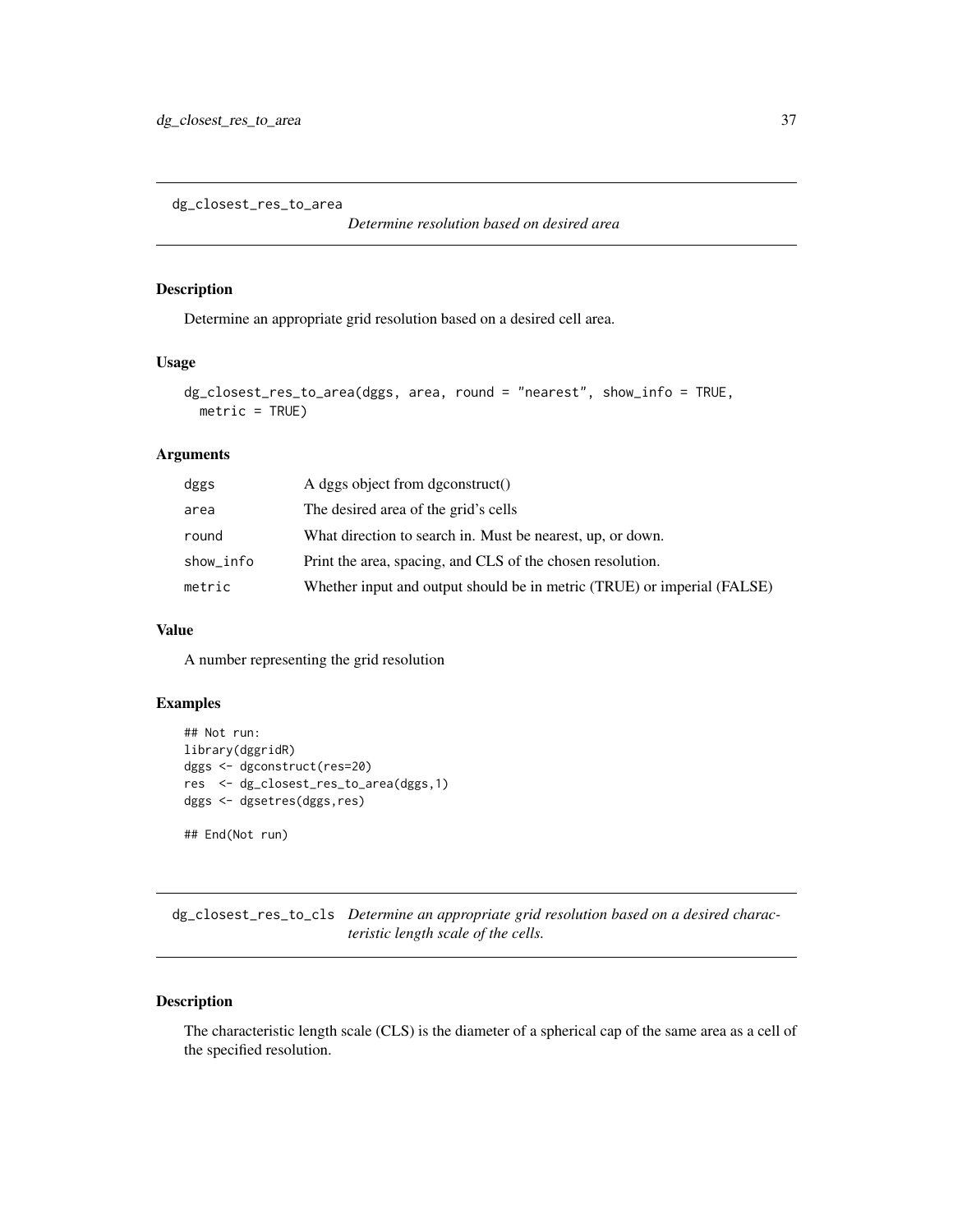#### Usage

```
dg_closest_res_to_cls(dggs, cls, round = "nearest", show_info = TRUE,
 metric = TRUE)
```
#### Arguments

| dggs      | A dggs object from dgconstruct()                                        |
|-----------|-------------------------------------------------------------------------|
| cls       | The desired CLS of the cells.                                           |
| round     | What direction to search in. Must be nearest, up, or down.              |
| show_info | Print the area, spacing, and CLS of the chosen resolution.              |
| metric    | Whether input and output should be in metric (TRUE) or imperial (FALSE) |

# Value

A number representing the grid resolution

# Examples

```
## Not run:
library(dggridR)
dggs <- dgconstruct(res=20)
res <- dg_closest_res_to_cls(dggs,1)
dggs <- dgsetres(dggs,res)
## End(Not run)
```
dg\_closest\_res\_to\_spacing

*Determine grid resolution from desired spacing.*

# Description

Determine an appropriate grid resolution based on a desired spacing between the center of adjacent cells.

#### Usage

dg\_closest\_res\_to\_spacing(dggs, spacing, round = "nearest", show\_info = TRUE, metric = TRUE)

# Arguments

| The desired spacing between the center of adjacent cells<br>spacing<br>What direction to search in. Must be nearest, up, or down.<br>round<br>Print the area, spacing, and CLS of the chosen resolution.<br>show_info | dggs | A dggs object from dgconstruct()                                        |
|-----------------------------------------------------------------------------------------------------------------------------------------------------------------------------------------------------------------------|------|-------------------------------------------------------------------------|
|                                                                                                                                                                                                                       |      |                                                                         |
|                                                                                                                                                                                                                       |      |                                                                         |
|                                                                                                                                                                                                                       |      |                                                                         |
| metric                                                                                                                                                                                                                |      | Whether input and output should be in metric (TRUE) or imperial (FALSE) |

<span id="page-37-0"></span>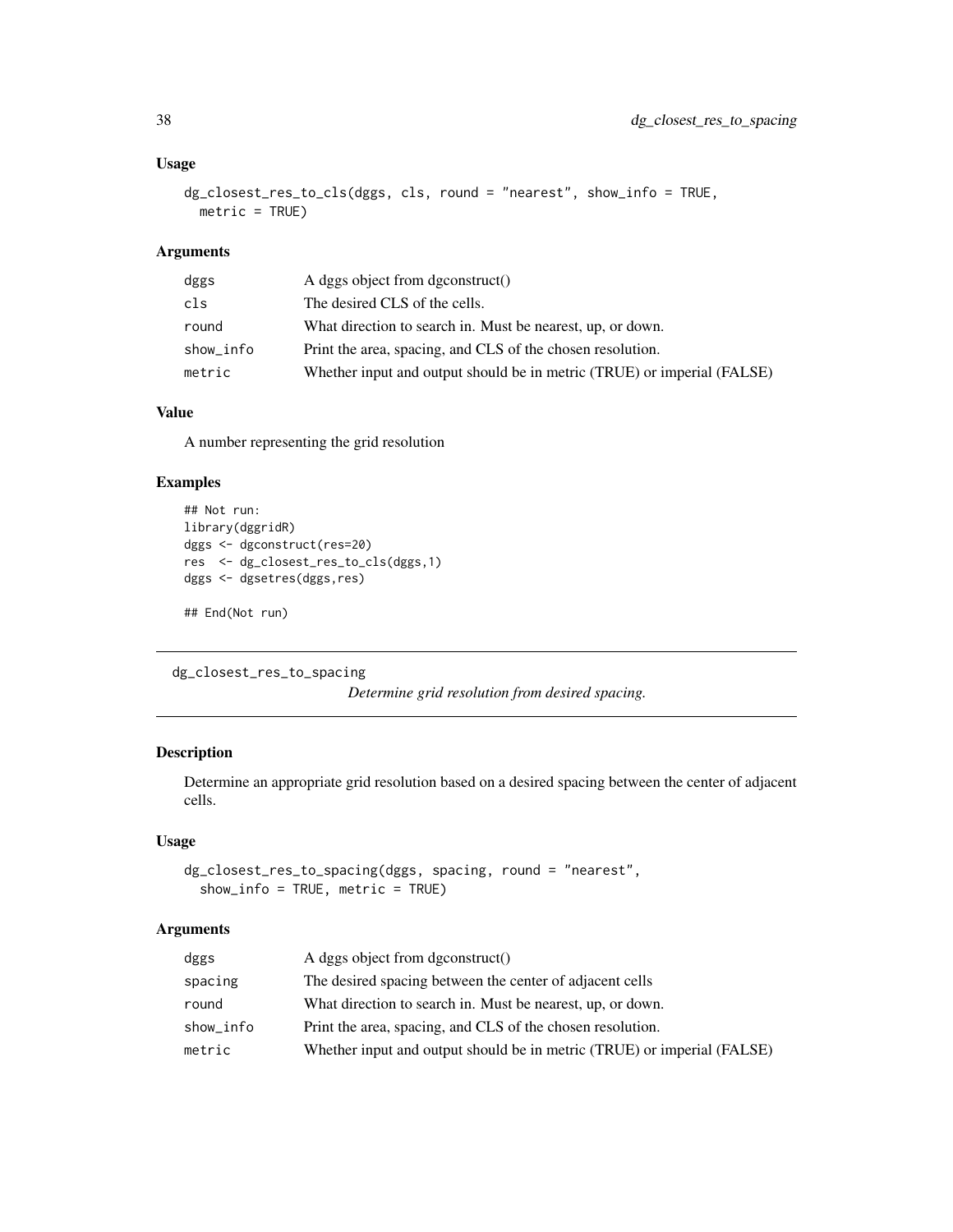#### <span id="page-38-0"></span>dg\_env 39

# Value

A number representing the grid resolution

#### Examples

```
## Not run:
library(dggridR)
dggs <- dgconstruct(res=20)
res <- dg_closest_res_to_spacing(dggs,1)
dggs <- dgsetres(dggs,res)
```

```
## End(Not run)
```
dg\_env *Control global aspects of the dggridR package*

#### Description

This environment is used to control global features of the dggridR package. At the moment the only option is 'dg\_debug' which, when set to TRUE provides extensive outputs useful for tracking down bugs.

# Usage

dg\_env

# Format

An object of class environment of length 1.

dg\_process\_polydata *Load a KML file*

#### Description

Convert data from internal dggrid functions into something useful: an sp object or a data frame

```
dg_process_polydata(polydata, frame, wrapcells)
```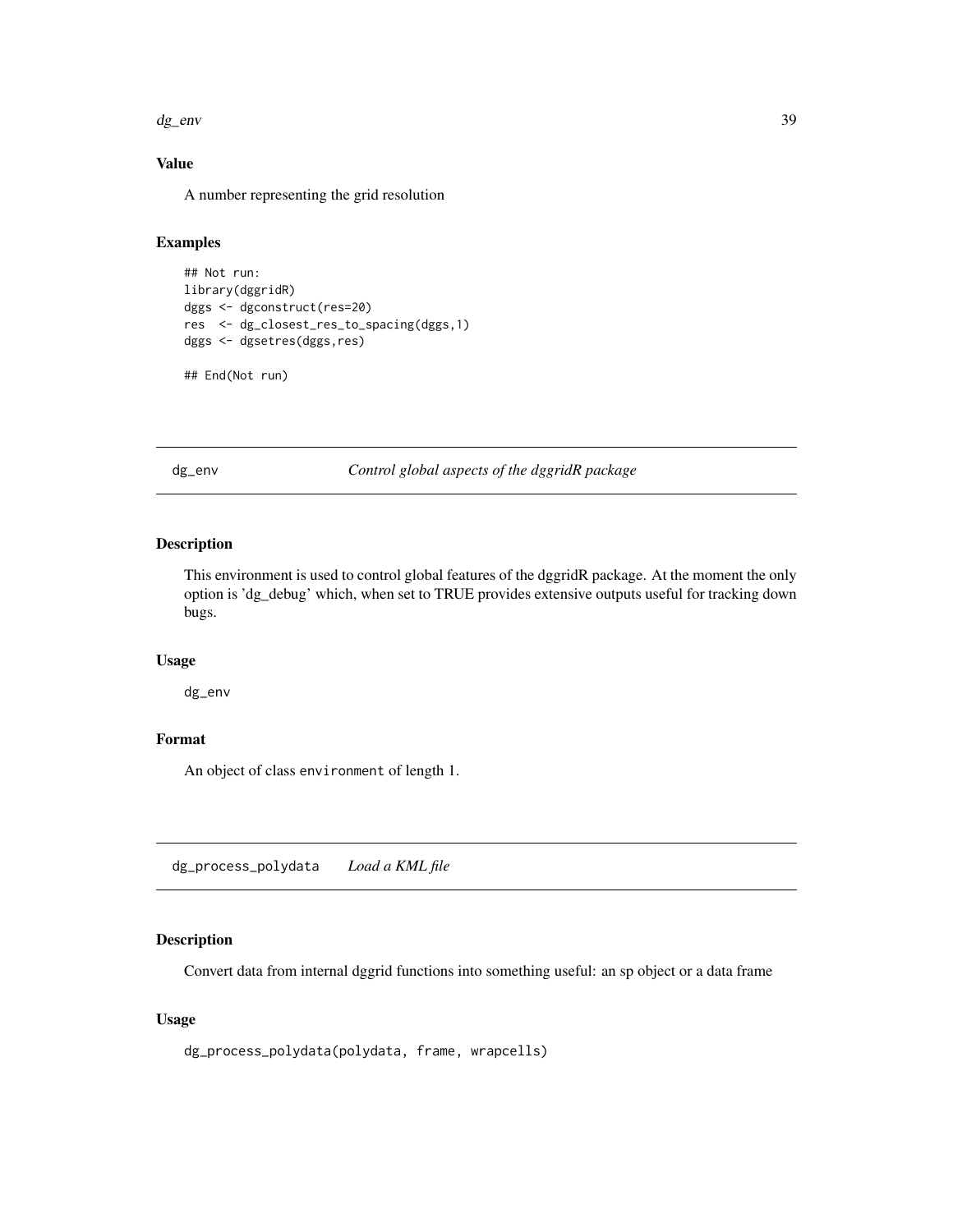<span id="page-39-0"></span>

| polydata  | Polygons generated by dggrid. These will be converted.                                                                                                                                                                                                                                                                              |
|-----------|-------------------------------------------------------------------------------------------------------------------------------------------------------------------------------------------------------------------------------------------------------------------------------------------------------------------------------------|
| frame     | If TRUE, return a data frame suitable for ggplot plotting. If FALSE, return an<br><b>SpatialPolygons</b>                                                                                                                                                                                                                            |
| wrapcells | Cells which cross -180/180 degrees can present difficulties for plotting. Set-<br>ting this TRUE will result in cells with components in both hemispheres to be<br>mapped entirely to positive degrees (the Eastern hemisphere). As a result, such<br>cells will have components in the range [180,360). Only used when frame=TRUE. |

#### Value

Returns a data frame or OGR poly object, as specified by frame

dg\_shpfname\_south\_africa *National border of South Africa*

# Description

This variable points to a shapefile containing the national border of South Africa

# Usage

```
dg_shpfname_south_africa()
```
# Value

A filename of a shapefile containing the national border of South Africa